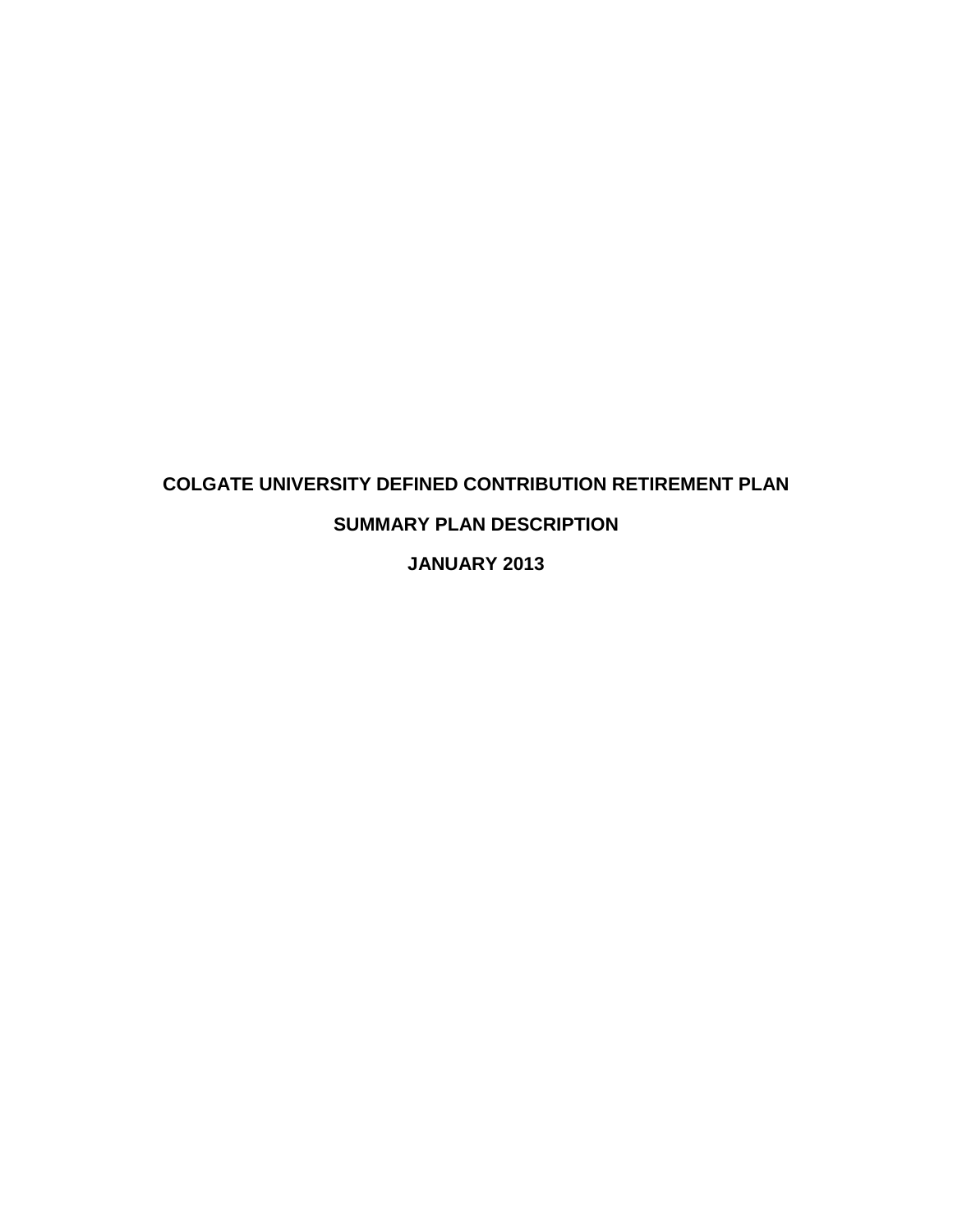### **TABLE OF CONTENTS**

### [ARTICLE I](#page-5-0) [PARTICIPATION](#page-5-0) IN THE PLAN

| What happens if I'm a participant, terminate employment and then I'm rehired?  3 |  |
|----------------------------------------------------------------------------------|--|
|                                                                                  |  |

### [ARTICLE II](#page-7-0) **[CONTRIBUTIONS](#page-7-0)**

| What kind of contributions may I make to the Plan and how do my contributions affect |
|--------------------------------------------------------------------------------------|
|                                                                                      |
|                                                                                      |
|                                                                                      |
|                                                                                      |
|                                                                                      |
|                                                                                      |
| How will the University nonelective contribution be allocated to my account? 8       |
|                                                                                      |
|                                                                                      |
| Is there a limit on how much can be contributed to my account each year? 9           |
|                                                                                      |
|                                                                                      |
|                                                                                      |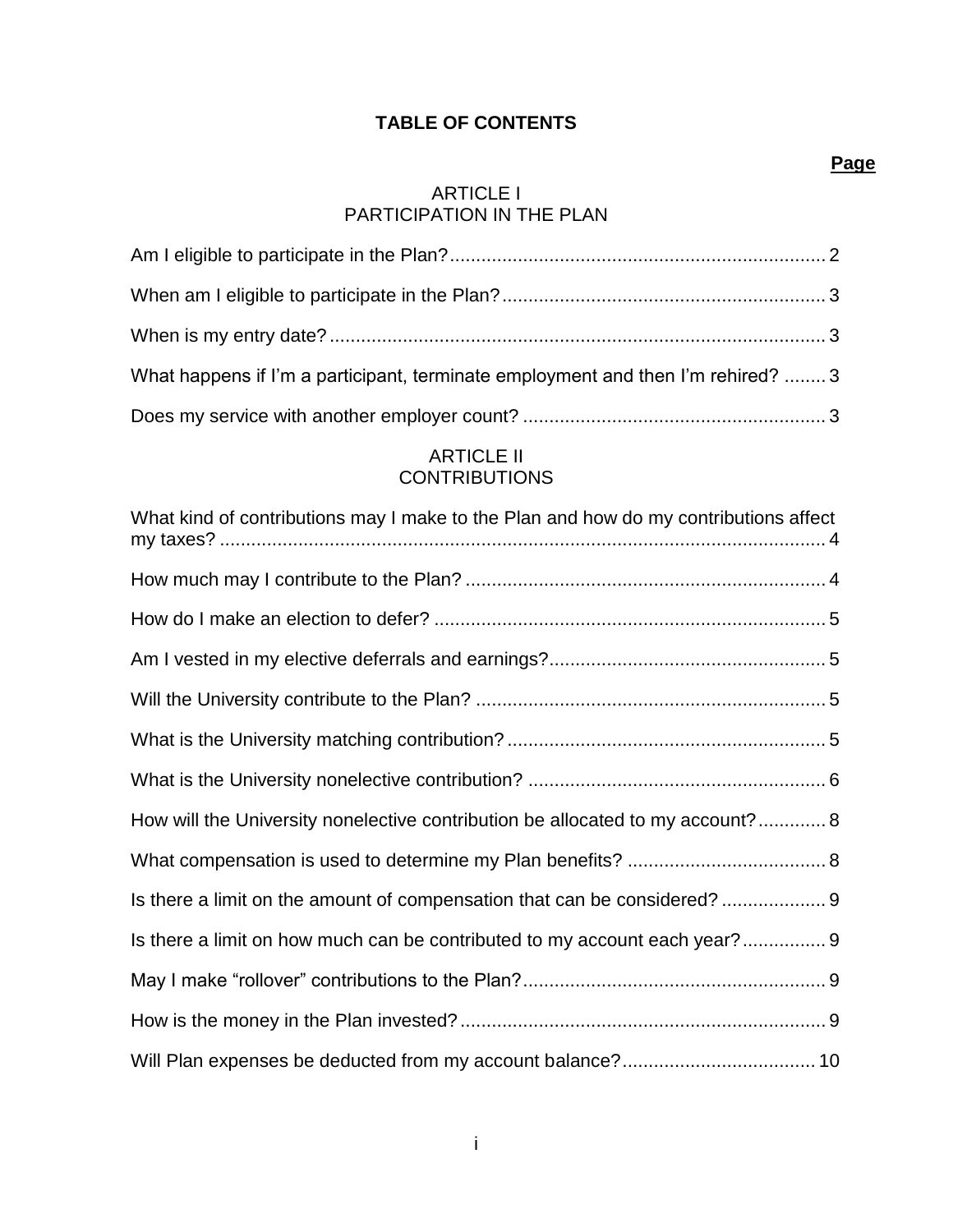### [ARTICLE III](#page-13-1) **[DISTRIBUTIONS](#page-13-1)**

| Will I receive a distribution of my account if I terminate employment with the |  |
|--------------------------------------------------------------------------------|--|
|                                                                                |  |
|                                                                                |  |
|                                                                                |  |

### [ARTICLE IV](#page-15-1) [DEATH BENEFITS](#page-15-1)

| What happens if I'm a participant, terminate employment, and die before receiving all |  |
|---------------------------------------------------------------------------------------|--|

### [ARTICLE V](#page-17-1) [IN-SERVICE DISTRIBUTIONS](#page-17-1)

| Can I withdraw money from my account while working for the University? 14 |  |
|---------------------------------------------------------------------------|--|
|                                                                           |  |
|                                                                           |  |

### [ARTICLE VI](#page-19-0) [TAX TREATMENT OF DISTRIBUTIONS](#page-19-0)

| What are my tax consequences when I receive a distribution from the Plan? 16 |  |  |
|------------------------------------------------------------------------------|--|--|
|                                                                              |  |  |

## [Can I reduce or defer tax on my distribution?](#page-19-2) ............................................................ 16

### [ARTICLE VII](#page-20-0) [PROTECTED BENEFITS AND CLAIMS PROCEDURES](#page-20-0)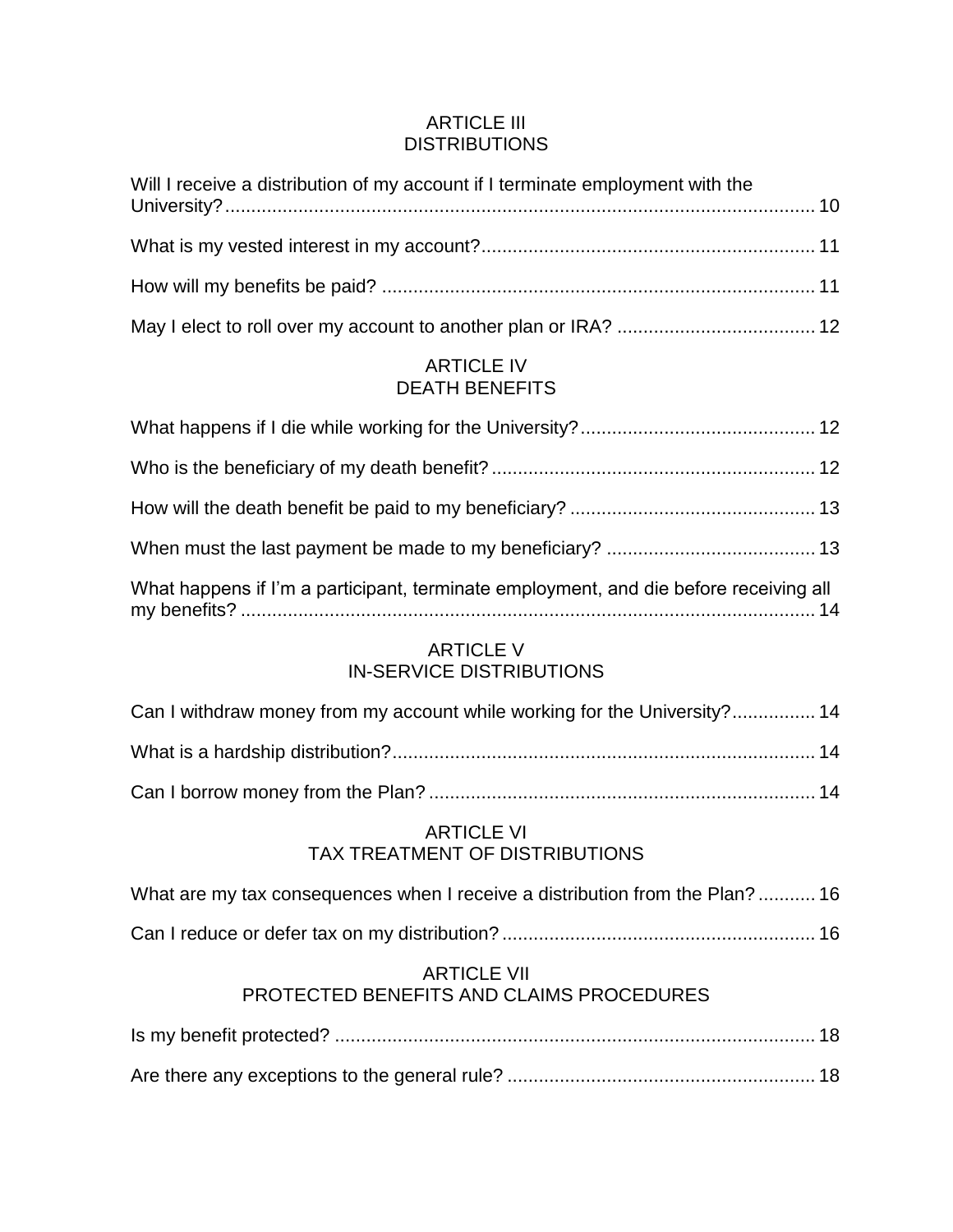### [ARTICLE VIII](#page-25-1) [GENERAL INFORMATION ABOUT THE PLAN](#page-25-1)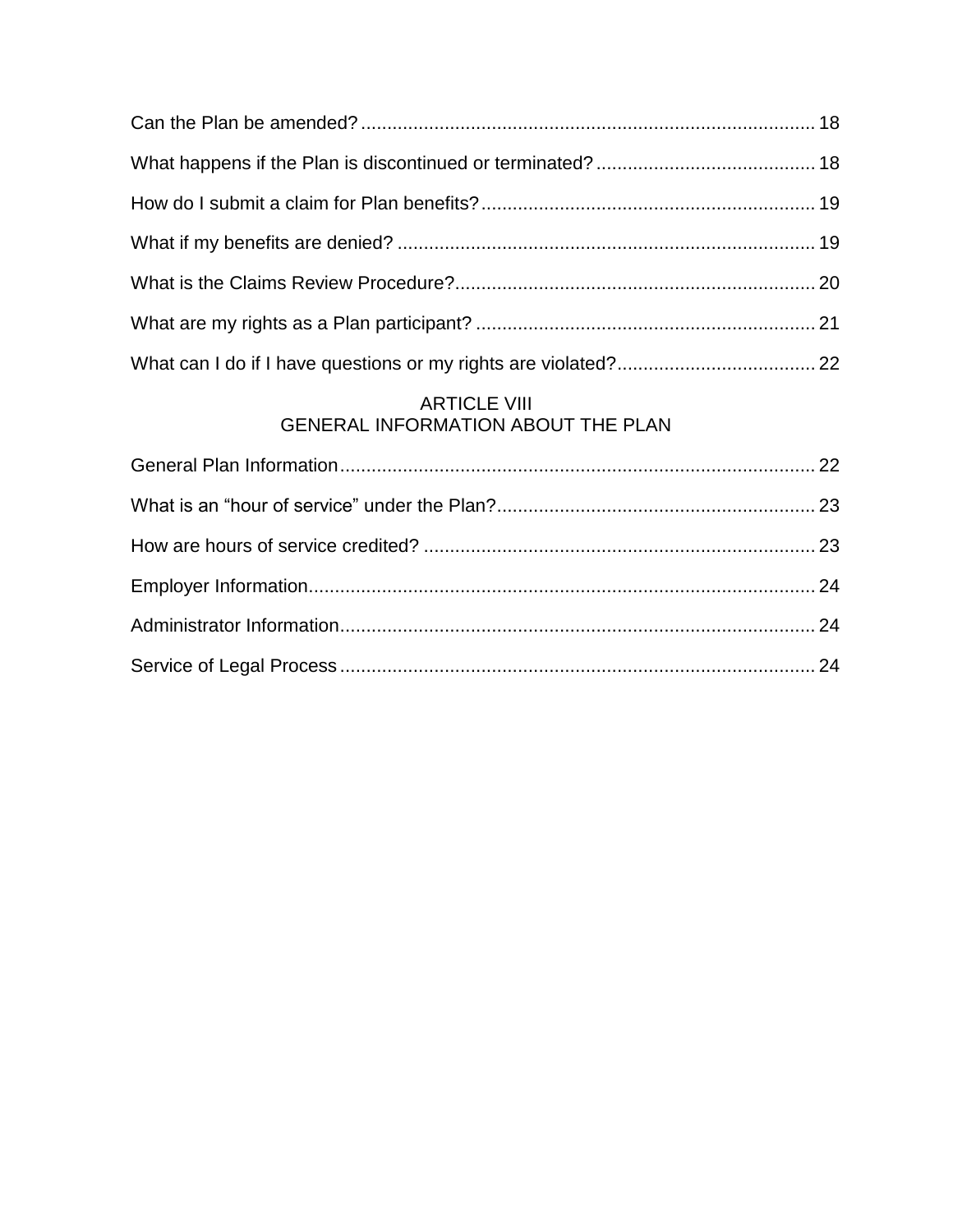### **COLGATE UNIVERSITY DEFINED CONTRIBUTION RETIREMENT PLAN**

### **SUMMARY PLAN DESCRIPTION**

### **INTRODUCTION TO YOUR PLAN**

Colgate University ("University") previously maintained two separate retirement plans – the Colgate University Defined Contribution Retirement Plan and the Colgate University Tax-Deferred Annuity Plan. The plans were designed to provide you with the opportunity to save for retirement on a tax-advantaged basis and to provide you with additional income for retirement. Effective as of January 1, 2013, the Tax-Deferred Annuity Plan was merged with and into the Defined Contribution Retirement Plan. The resulting (single) plan retains the same general features of the two previously separate plans and is called the Colgate University Defined Contribution Retirement Plan ("Plan"). The Plan is a type of retirement plan commonly referred to as a 403(b) plan.

This Summary Plan Description ("SPD") contains valuable information regarding when you may become eligible to participate in the Plan, your Plan benefits, your distribution options, and many other features of the Plan. You should take the time to read this SPD to get a better understanding of your rights and obligations under the Plan. If you have any questions about the Plan or this SPD, please contact the University's Human Resources Department.

This SPD describes the Plan's benefits and obligations as contained in the legal Plan document, which governs the operation of the Plan. The Plan document is written in much more technical and precise language. If the non-technical language in this SPD and the technical, legal language of the Plan document conflict, the Plan document always governs. If you wish to receive a copy of the legal Plan document, please contact the University's Human Resources Department.

This SPD describes the current provisions of the Plan. The Plan is subject to federal laws, such as ERISA (the Employee Retirement Income Security Act), the Internal Revenue Code and other federal and state laws which may affect your rights. The provisions of the Plan are subject to revision due to a change in laws or due to pronouncements by the Internal Revenue Service (IRS) or Department of Labor (DOL). The University also may amend or terminate this Plan at any time. Terms of investment products you select may also affect the Plan. This SPD does not address the provisions of specific investment products. Information about investment providers and investment products may be obtained by contacting the University's Human Resources Department.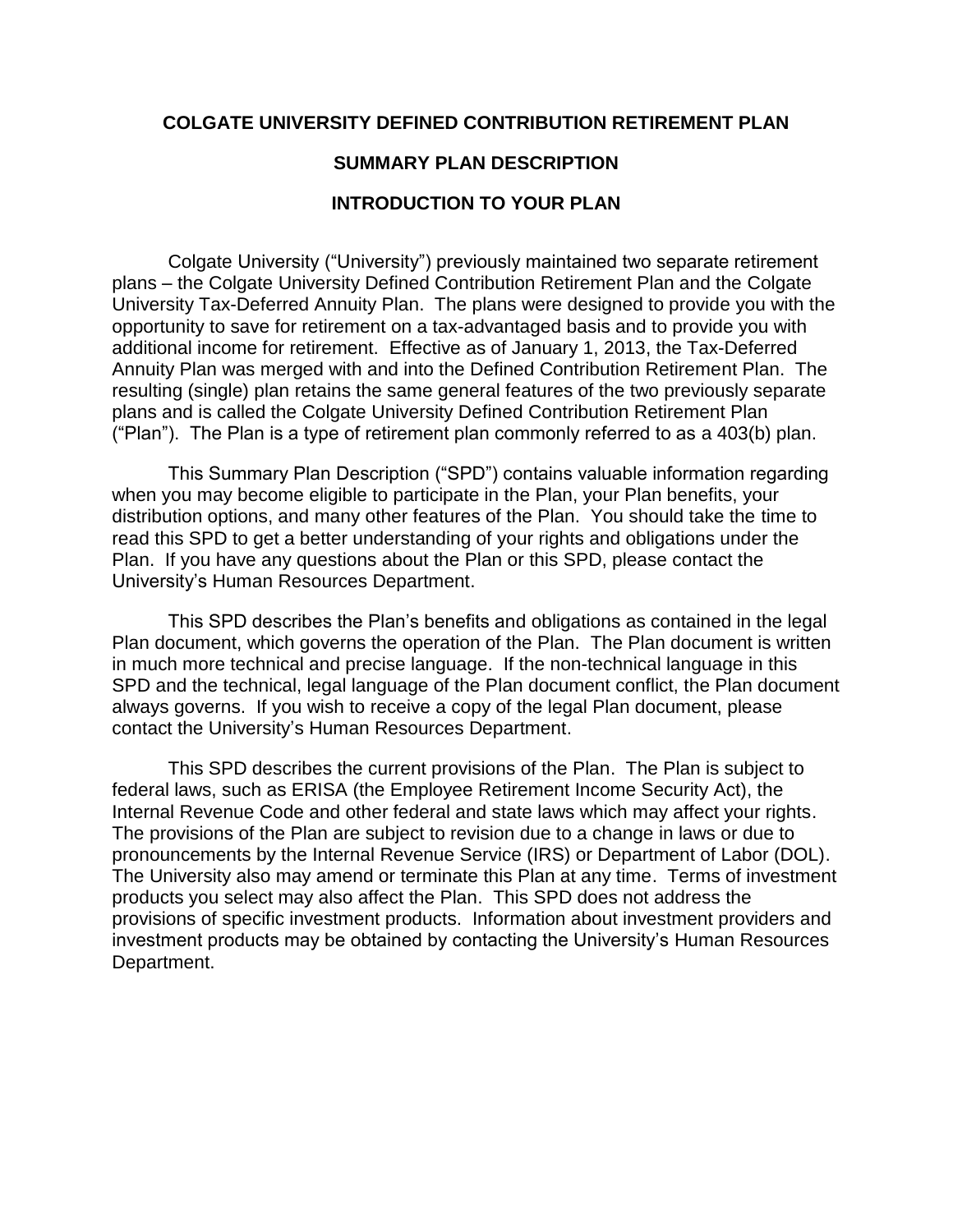### **ARTICLE I PARTICIPATION IN THE PLAN**

### <span id="page-5-1"></span><span id="page-5-0"></span>**Am I eligible to participate in the Plan?**

Provided you are an eligible employee, you are eligible to participate in the Plan once you satisfy the Plan's eligibility conditions described in the next question.

If you are a member of a class of employees identified below, you are not an eligible employee for all Plan purposes. The employees who are excluded are:

- Employees who are enrolled as students and regularly attending classes offered by the University are excluded employees for all Plan purposes.
- Employees included in a unit of employees covered by a collective bargaining agreement between employee representatives and the University are excluded employees for all University contribution purposes, if retirement benefits were the subject of good faith bargaining between such employee representatives and the University, except to the extent that such collective bargaining agreement expressly provides that such employee shall be eligible to participate in the Plan.
- An employee who is classified by the University as a staff employee, faculty administrator (i.e., a non-teaching faculty member) or an adjunct faculty employee, and who is customarily employed on a part-time, temporary or irregular basis for less than 1,000 hours a year, is an excluded employee for all University contribution purposes, unless he or she is credited with 1,000 or more hours of service for any 12 consecutive calendar month period commencing with his or her date of employment or any anniversary date thereof. Such an employee shall become an eligible employee as of the entry date (see below) that next follows the end of the first 12-month period for which he or she was credited with at least 1,000 hours of service.
- The term excluded employee also includes (for all contribution types) any individual who is treated by the University for payroll purposes as an employee of Hamilton Initiative, LLC; Palace Theater, LLC; Hamilton Theater, LLC; Colgate Inn, LLC or of any other limited liability company of which the University is the sole member.
- An individual who the University previously did not classify as an "employee" (such as an independent contractor), but who is reclassified as an employee, shall not be an eligible employee for purposes of eligibility to participate in the Plan's matching and non-elective contributions.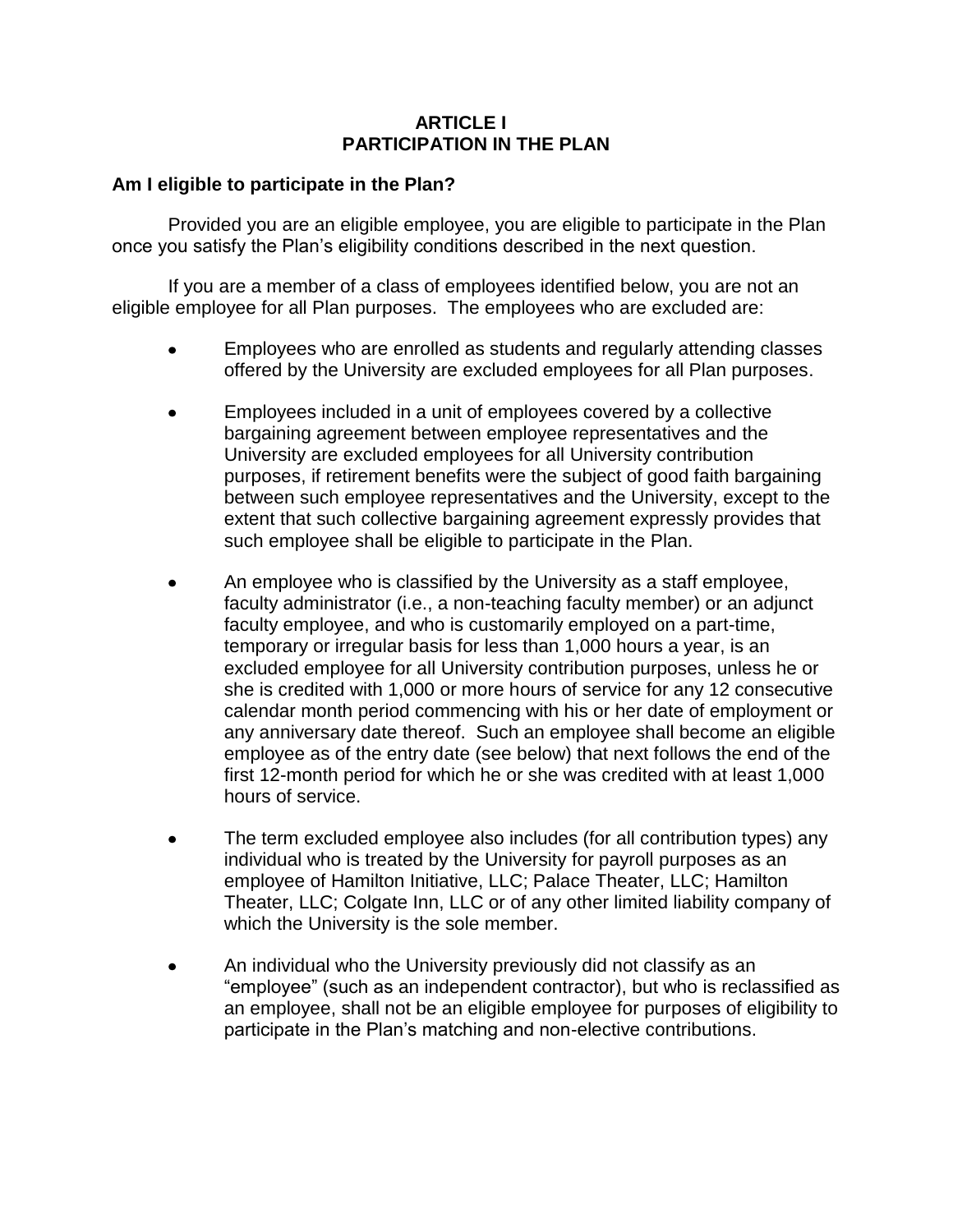### <span id="page-6-0"></span>**When am I eligible to participate in the Plan?**

Provided you are an eligible employee, you will be able to make voluntary elective deferrals beginning on your date of hire.

Provided you are an eligible employee, you will be eligible to participate in University contributions after you complete one year of service. You will actually enter the Plan once you reach the entry date as described in the next question.

You will have completed a year of service if, at the end of your first twelve consecutive months of employment with the University, you have been credited with at least 1,000 hours of service. If you have not been credited with 1,000 hours of service by the end of your first twelve consecutive months of employment, you will have completed a year of service once you complete the required hours of service during any subsequent twelve-month period that begins on the anniversary of your employment date.

### <span id="page-6-1"></span>**When is my entry date?**

Provided you are an eligible employee, you will be able to make voluntary elective deferrals beginning on your date of hire.

Provided you are an eligible employee, you may begin participating in the Plan's matching and non-elective contributions once you have satisfied the eligibility requirements and reached your "entry date." Your entry date is the first day of the first payroll period that ends in the month that follows your satisfaction of all eligibility conditions; provided, however, if you satisfy all eligibility conditions on your date of hire (based on credit for service with a prior employer - see below), you shall enter the Plan as of your date of hire.

### <span id="page-6-2"></span>**What happens if I'm a participant, terminate employment and then I'm rehired?**

If the University rehires you following your prior termination of employment, you may begin to make voluntary elective deferrals immediately upon your rehire, unless you are an excluded employee. If you leave the University to enter qualified military service and the University rehires you under the Uniformed Services Employment and Reemployment Rights Act ("USERRA"), you will have the right to make-up the elective deferrals which you could have made while engaged in qualified military service. If you think this may apply to you, ask the Administrator for more information.

### <span id="page-6-3"></span>**Does my service with another employer count?**

Your years of service with any other accredited college or university will be counted.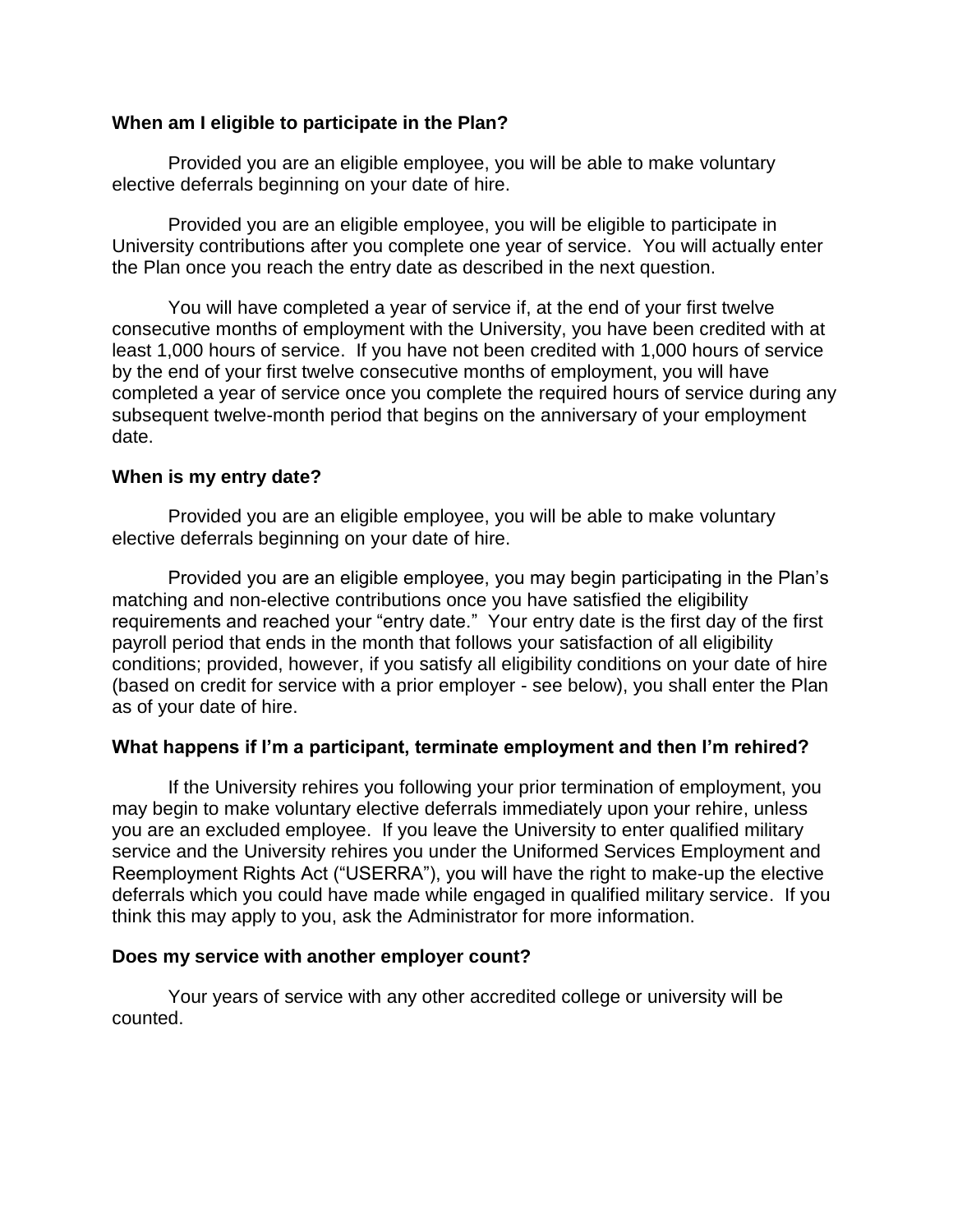### **ARTICLE II CONTRIBUTIONS**

### <span id="page-7-1"></span><span id="page-7-0"></span>**What kind of contributions may I make to the Plan and how do my contributions affect my taxes?**

As a participant under the Plan, you may elect to reduce your compensation by a specific percentage or dollar amount and have that amount contributed to the Plan. The Plan refers to this as an "elective deferral." There are two types of elective deferrals, pre-tax deferrals and Roth deferrals. For purposes of this SPD, "deferrals" or "elective deferrals" generally mean both pre-tax deferrals and Roth deferrals.

If you make pre-tax deferrals, your taxable income is reduced by the deferral contributions so you pay less in federal income taxes. Later, when the Plan distributes the deferrals and earnings, you will pay the taxes on those deferrals and the earnings. Federal income taxes on the pre-tax deferral contributions and on the earnings are only postponed.

If you elect to make Roth deferrals, the deferrals are subject to federal income taxes in the year of deferral. However, the Roth deferrals and, if you meet certain conditions, the earnings on the Roth deferrals are not subject to federal income taxes when distributed to you. This means that the earnings on the Roth deferrals may never be subject to Federal income tax. See "What are my tax consequences when I receive a distribution from the Plan?"

Both your pre-tax and Roth deferrals will be subject to Social Security taxes at the time of your deferral.

### <span id="page-7-2"></span>**How much may I contribute to the Plan?**

Your total elective deferrals in any calendar year may not exceed a certain dollar limit which is set by law ("elective deferral limit"). The elective deferral limit for 2013 is \$17,500. After 2013, the elective deferral limit may increase for cost-of-living adjustments.

If you are age 50 or will attain age 50 before the end of a calendar year, you may make additional deferrals (called "age 50 catch-up deferrals") for that year and following years. If you meet the age 50 requirement and exceed the elective deferral limit described above, then any excess will be an age 50 catch-up deferral. The maximum catch-up deferral that you can make in 2013 is \$5,500. After 2013, the maximum age 50 catch-up deferral limit may increase for cost-of-living adjustments. Any age 50 catch-up deferrals that you make will not be taken into account in determining any University matching contribution made to the Plan.

You should also be aware that the annual elective deferral limit is an aggregate limit which applies to all deferrals you may make under this Plan and any other 403(b) plans, simplified employee pensions, SIMPLE IRAs, or 401(k) plans in which you may be participating, including those of another employer. Generally, if your total deferrals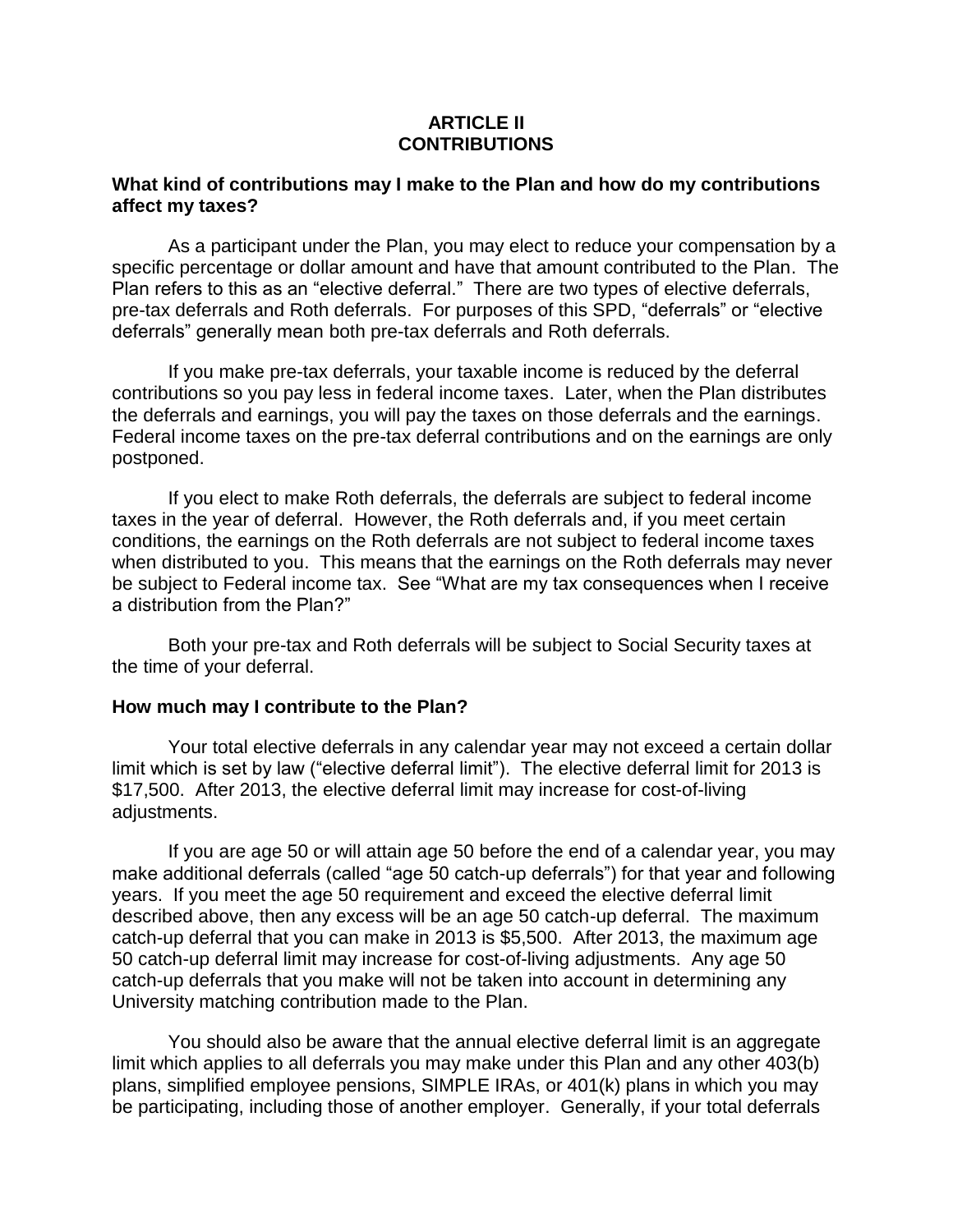under all of these arrangements for a calendar year exceed the annual elective deferral limit, then you must include the excess deferrals in your income for the year. If you make excess deferrals you should request in writing that the excess deferrals be returned to you. If you fail to request such a return, you may be taxed a second time when the excess deferral is ultimately distributed from the Plan.

You must decide which plan you would like to have return the amount of any excess deferral. If you decide that this Plan should distribute the excess, you should communicate this in writing to the Administrator no later than the March 1st following the close of the calendar year in which you made the excess deferrals. The Administrator will then return the excess deferrals and any earnings thereon to you by April 15 of the year following the calendar year in which you made the excess deferrals.

#### <span id="page-8-0"></span>**How do I make an election to defer?**

You must enter into a salary reduction agreement, which the Administrator will provide to you. The salary reduction agreement will explain the various rules, including any minimum or maximum amount which you may defer. The salary reduction agreement will explain the conditions for changing your deferral election or stopping deferrals altogether.

#### <span id="page-8-1"></span>**Am I vested in my elective deferrals and earnings?**

You will always be 100% vested in your elective deferrals and in the earnings on your deferrals. The Administrator will account for these amounts separately from any other amounts in your Plan account. When you become entitled to a distribution from the Plan, you will always be entitled to all amounts held in your elective deferral account. This account will be affected by the Plan investments. See "How is the money in the Plan invested?" below.

### <span id="page-8-2"></span>**Will the University contribute to the Plan?**

In addition to depositing your elective deferrals, the University may contribute matching and nonelective contributions.

### <span id="page-8-3"></span>**What is the University matching contribution?**

A matching contribution is a contribution the University makes based on your elective deferrals. If you do not make any elective deferrals, you will not receive any matching contributions.

University matching contributions will be made in accordance with the following schedule on behalf of participants who are both (a) classified by the University as faculty, administrative employees, non-represented staff, represented by the Security, Police and Fire Professionals of America Union Local 502 or represented by Local 200 United, SEIU-Library, Mail Services and Dispatchers, and (b) determined by the University to have completed enough hours of service to become eligible to share in the allocation of such contributions: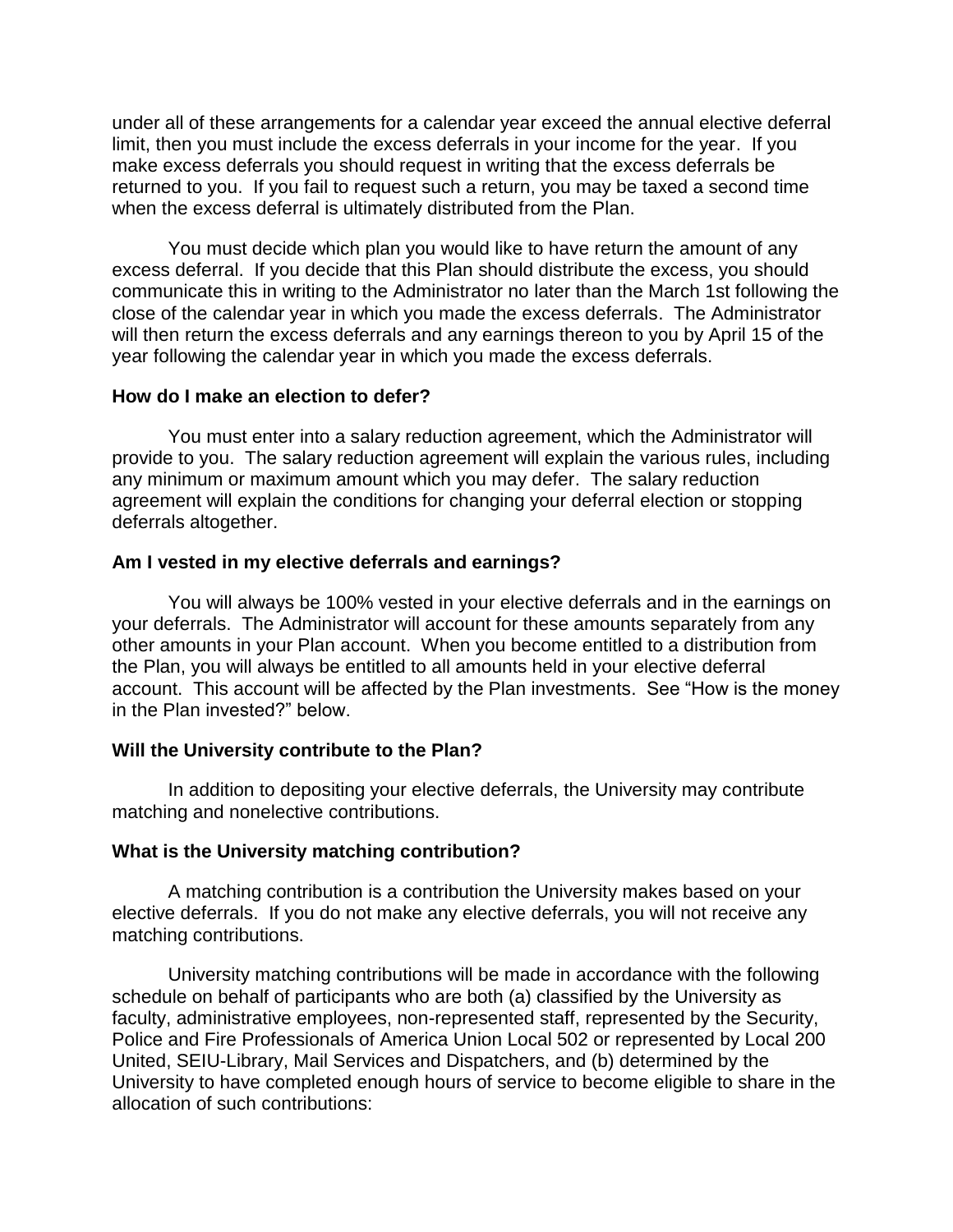| If The Participant<br><b>Contributes:</b> | <b>The University Will</b><br><b>Contribute</b> |
|-------------------------------------------|-------------------------------------------------|
| Less than 1%                              | 0.0%                                            |
| At Least 1%                               | 1.5%                                            |
| At Least 2%                               | 3.0%                                            |
| At Least 3%                               | 3.5%                                            |
| At Least 4%                               | 4.0%                                            |
| More than 4%                              | 4.0%                                            |

### *University Matching Contributions as a Percentage of a Participant's Compensation*

For each eligible participant who is classified by the University as a member of a collective bargaining unit represented by Local 200 United, S.E.I.U., Facilities, who has attained at least age 52, and who voluntarily elects to contribute 1.0% of the participant's compensation (which 1.0% contribution is in addition to the 2.0% mandatory employee contribution described below), the University will make a matching contribution equal to 2.0% of the participant's compensation.

In order to share in the matching contribution made for a Plan year, you must complete (or be expected to complete) at least 1,000 hours of service with the University during the Plan year.

### <span id="page-9-0"></span>**What is the University nonelective contribution?**

A nonelective contribution is a contribution the University makes to the Plan which is unrelated to whether you make any elective deferrals in that year.

University nonelective contributions shall be made as follows, but only on behalf of eligible participants who are both (a) classified by the University as faculty, administrative employees, non-represented staff, represented by the Security, Police and Fire Professionals of America Union Local 502 or represented by Local 200 United, SEIU-Library, Mail Services and Dispatchers, and (b) determined by the University to have completed enough hours of service to become eligible to share in the allocation of such contributions.

### *University Nonelective Contributions as a Percentage of a Participant's Compensation*

| Participants | Participants   |
|--------------|----------------|
| Under Age 52 | Age 52 & Older |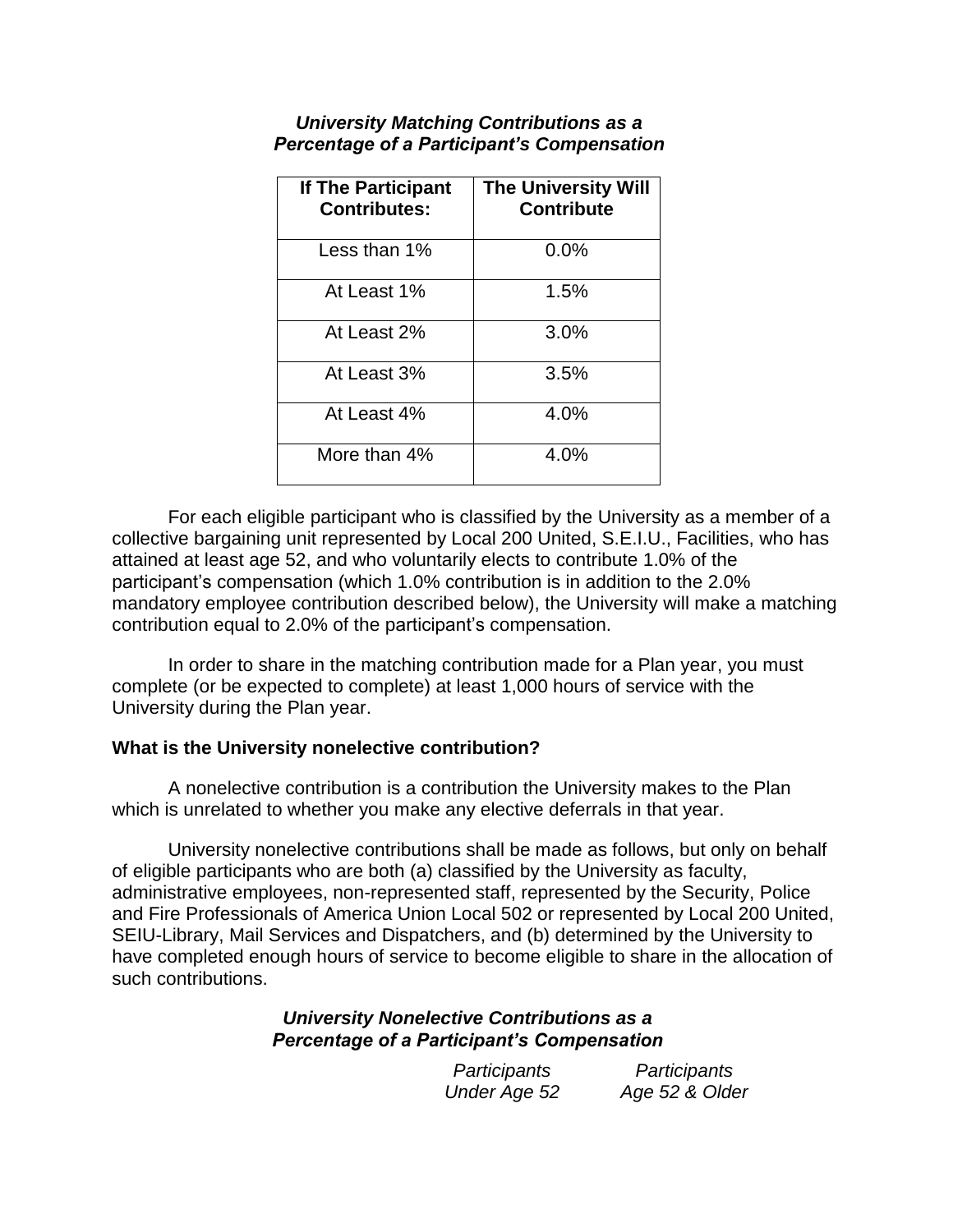| On Compensation Up To<br>Breakpoint:     | 5.0%  | 7.0%  |
|------------------------------------------|-------|-------|
| On Any Compensation Above<br>Breakpoint: | 10.0% | 12.7% |

The "*Breakpoint*" shall increase any Plan Year in direct proportion (to the nearest five dollar increment) to the rate at which the Social Security taxable wage base (the "*Wage Base*") increases from year to year. The Breakpoints for the Plan Years 2012 and 2013 are \$75,075 and \$77,530, respectively. The formula for calculating such increase is:  $A \times (B/C) = D$ , where "A" is the Breakpoint for the *prior* year; "B" is the Wage Base for the *current* year; "**C**" is the Wage Base for the *prior* year; and "**D**" is the Breakpoint for the *current* year. For example, because the Wage Base increased from \$110,100 ("**C**" for 2012) to \$113,700 ("**B**" for 2013), the Breakpoint increased from \$75,075 ("**A**" for 2012) to \$77,530 ("**D**" for 2013).

When the contribution percentage increases because a participant attains age 52, the higher rate is applicable on the first day of the month following the participant's 52<sup>nd</sup> birthday. Conversely, the contribution percentage increases immediately whenever the participant's year-to-date compensation exceeds the Breakpoint for that year.

Pension Supplement. In the case of a participant who was a participant in the Plan on January 1, 1981, an additional University nonelective contribution will be made on his or her behalf in an amount equal to his or her Pension Supplement (if any); provided, however, that the Pension Supplement will be paid in cash (and not contributed) if the participant is a highly compensated employee with respect to the current Plan Year. For this purpose, the "Pension Supplement" means, with respect to any Plan Year, but only in the case of an eligible employee who was a participant in the Plan on January 1, 1981, the excess (if any) of –

- (a) The amount of the University contribution that would have been made to the Plan on the participant's behalf for the current Plan Year, if the Plan provisions in effect on December 31, 1980 had remained in effect for the current Plan Year; over
- (b) The total amount of the University contribution actually made to the Plan on the participant's behalf for the current Plan Year.

Eligible participants who are classified by the University as members of a collective bargaining unit represented by Local 200 United, S.E.I.U., Facilities, shall not be eligible for the nonelective contributions described above. Rather, such eligible participants shall make mandatory employee contributions and receive University nonelective contributions as follows: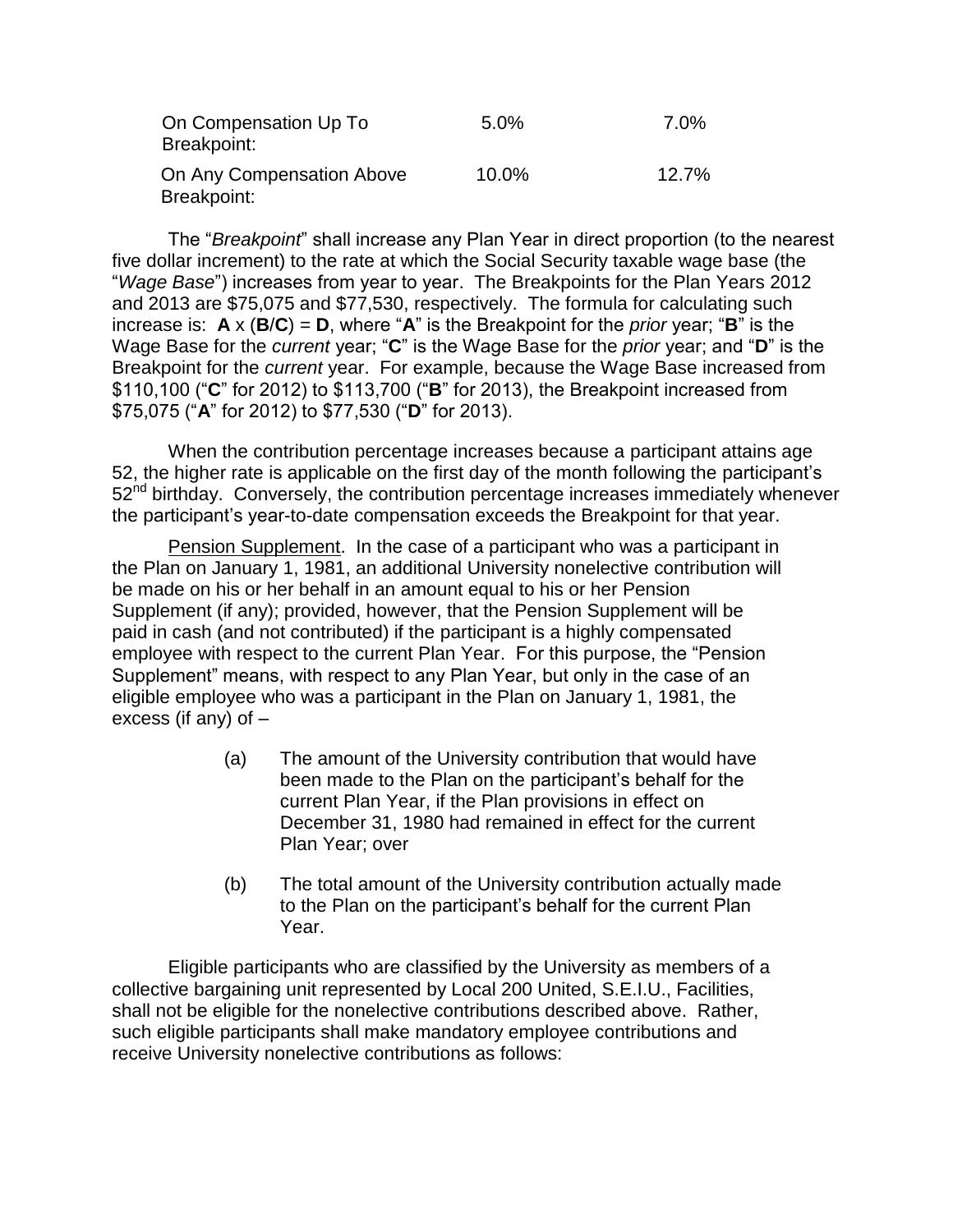- (c) Each such participant shall be required to make a mandatory employee contribution equal to 2.0% of the participant's compensation. The mandatory employee contribution shall be made as a pre-tax reduction of a participant's compensation. The mandatory employee contribution shall be a condition of the participant's employment with the University and shall be treated as a University nonelective contribution for all Plan and Internal Revenue Code purposes.
- (d) On behalf of each such participant, the University will make an additional University nonelective contribution equal to 8.0% of the participant's compensation.

### <span id="page-11-0"></span>**How will the University nonelective contribution be allocated to my account?**

In order to receive a nonelective contribution, you must satisfy the following condition:

- You must have completed at least 1,000 hours of service with the  $\bullet$ University during the Plan year.
- $\bullet$ The above condition does not apply in the Plan year of your death.
- The above condition does not apply to the Plan year in which you  $\bullet$ terminate employment with the University because of your disability.
- $\bullet$ The above condition does not apply in the Plan year in which you terminate employment with the University at or after your normal retirement age.

### <span id="page-11-1"></span>**What compensation is used to determine my Plan benefits?**

For the purposes of determining your allocation of all contributions to the Plan, compensation has a special and highly technical meaning. The term "compensation" shall mean the salary paid pursuant to the academic year contract for employees who are classified by the University as faculty. For all other employees, "compensation" means base salary, including the Pension Supplement (if and to the extent paid in cash), but excluding all other forms and types of remuneration (such as stipends, bonuses, benefits and overtime).

"Pension Supplement" means, with respect to any Plan Year, but only in the case of a Participant who was a Participant in the Plan on January 1, 1981, the excess (if any) of  $-$ 

> (a) The amount of the University contribution that would have been made to the Plan on the participant's behalf for the current Plan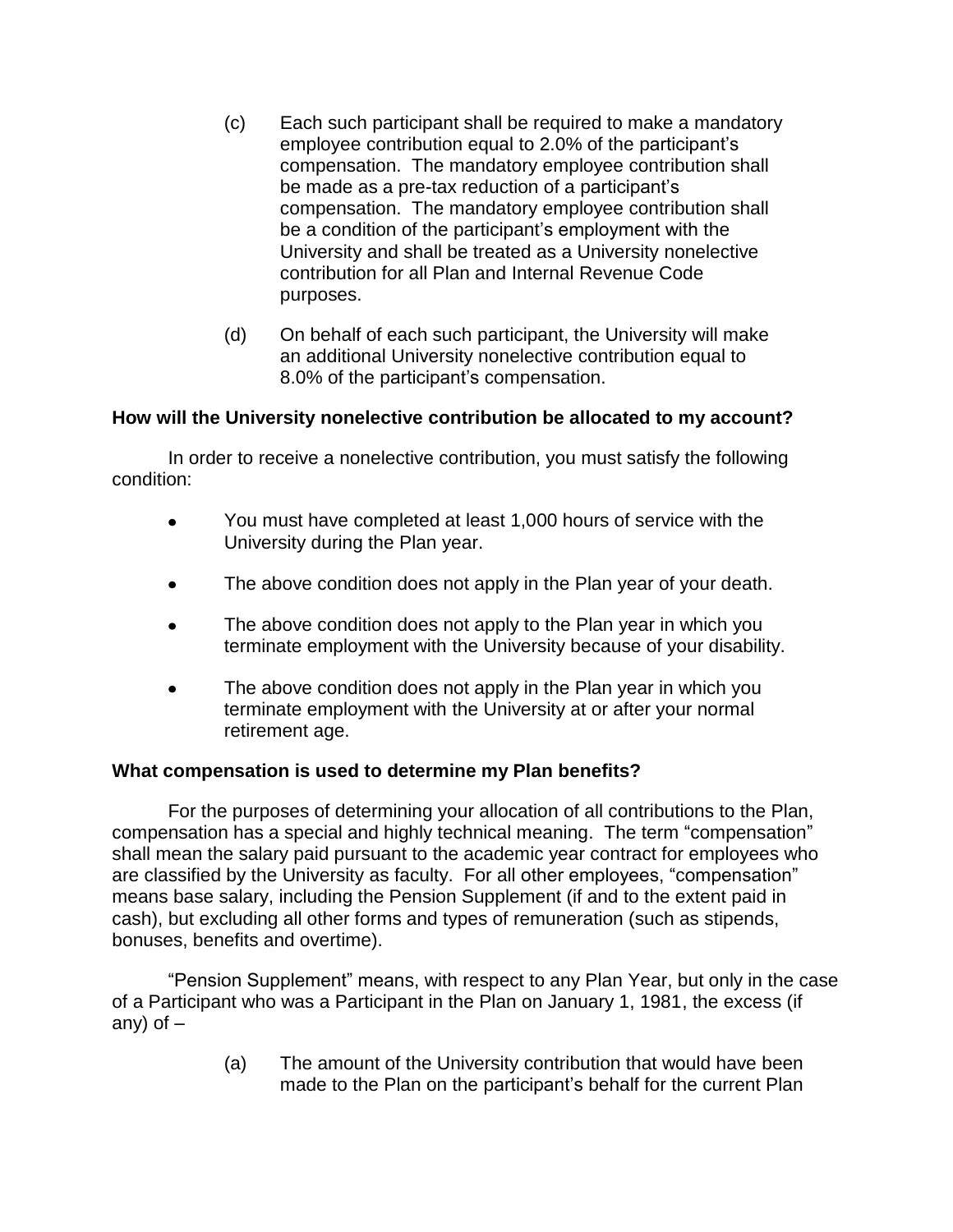Year, if the Plan provisions in effect on December 31, 1980 had remained in effect for the current Plan Year; over

(b) The total amount of the University contribution actually made to the Plan on the participant's behalf for the current Plan Year.

In computing compensation, the Plan does not consider compensation paid while you weren't a participant for any purpose.

### <span id="page-12-0"></span>**Is there a limit on the amount of compensation that can be considered?**

For Plan years beginning on and after January 1, 2013, the amount of annual compensation that may be taken into consideration for Plan purposes is \$255,000. This amount may be adjusted after 2013 for cost-of-living increases.

### <span id="page-12-1"></span>**Is there a limit on how much can be contributed to my account each year?**

Generally, the law imposes a maximum limit on the amount of contributions, including elective deferrals but not age 50 catch-up contributions, that may be made to your Plan accounts during the Plan year. Beginning in 2013, this total cannot exceed the lesser of \$51,000 or 100% of your includible compensation. The dollar limit may be adjusted after 2013 for cost-of-living increases.

### <span id="page-12-2"></span>**May I make "rollover" contributions to the Plan?**

At the discretion of the Administrator, you may be permitted to deposit into the Plan distributions you have received from other plans and certain IRAs, provided such distributions are legally qualified to be rolled over into this Plan. Such a deposit is called a "rollover" and may result in tax savings to you. You may ask your prior plan administrator or trustee to directly transfer (a "direct rollover") to this Plan all or a portion of any eligible amount that you are entitled to receive as a distribution from a prior plan. Alternatively, you may elect to deposit any amount eligible for rollover within 60 days of your receipt of the distribution. You should consult a qualified tax advisor to determine if a rollover to this Plan is in your best interest.

Your rollover will be placed in a separate account called a "rollover account." You will always be 100% vested in your rollover account. This means that you will always be entitled to all of your rollover contributions. Rollover contributions will be affected by any investment gains or losses and will be subject to Plan's rules regarding distributions. In addition, any Roth deferrals that are accepted as rollovers in this Plan shall be accounted for separately.

### <span id="page-12-3"></span>**How is the money in the Plan invested?**

The Plan assets may be invested only in mutual funds or in annuity contracts issued by an insurance company. See the Administrator for further details regarding permissible investments.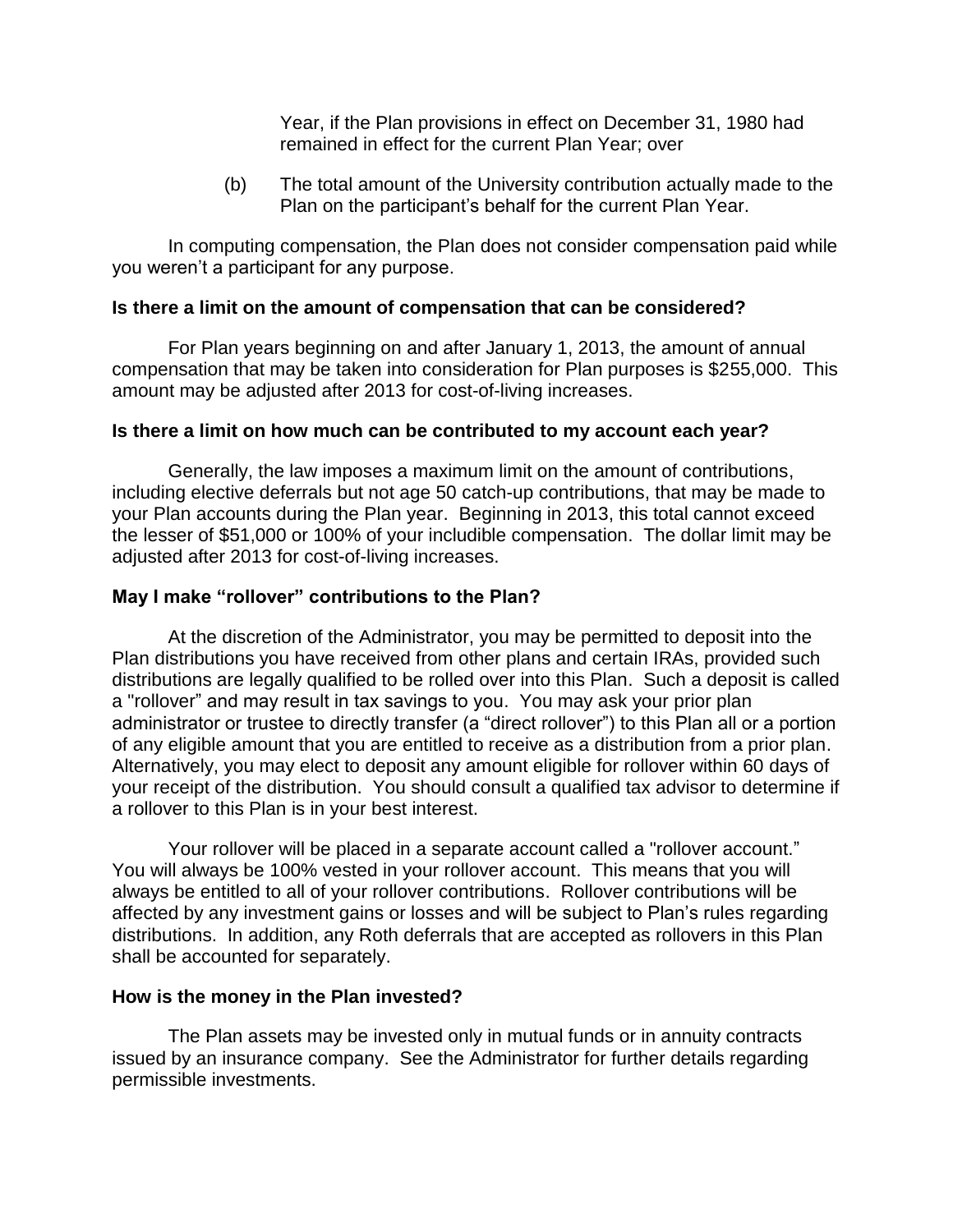You will be able to direct the investment of your Plan account, including your elective deferrals. The Administrator will provide you with information on the investment choices available to you, the frequency with which you can change your investment choices and other information. Periodically, you will receive a benefit statement that provides information on your account balance and your investment returns. If you have any questions about the investment of your Plan accounts, please contact the Administrator. If you do not direct the investment of your Plan account, then your account will be invested in accordance with the default investment alternative established under the Plan.

The Plan is intended to comply with Section 404(c) of ERISA (the Employee Retirement Income Security Act). If the Plan complies with this Section, then the fiduciaries of the Plan, including the University and the Administrator, will be relieved of any legal liability for any losses which are the direct and necessary result of the investment directions that you give. You must follow procedures in giving investment directions. If you fail to do so, then your investment directions need not be followed. If you do not direct the investment of your applicable Plan accounts, then your accounts will be invested in accordance with the default investment alternative established under the Plan.

Your account is segregated for purposes of determining the earnings or losses on these investments. Your account does not share in the investment performance for other participants.

You should remember that the amount of your benefits under the Plan will depend in part upon your choice of investments. Gains as well as losses can occur. The University and the Administrator will not provide investment advice or guarantee the performance of any investment you choose.

### <span id="page-13-0"></span>**Will Plan expenses be deducted from my account balance?**

The Plan permits the payment of Plan expenses to be made from the Plan's assets. If expenses are paid using the Plan's assets, then the expenses will generally be allocated among the accounts of all participants in the Plan. These expenses will be allocated either proportionately based on the value of the account balances or as an equal dollar amount based on the number of participants in the Plan. The method of allocating the expenses depends on the nature of the expense itself. For example, certain administrative (or recordkeeping) expenses would typically be allocated proportionately to each participant. If the Plan pays \$1,000 in expenses and there are 100 participants, your account balance would be charged \$10 (\$1,000/100) of the expense.

### **ARTICLE III DISTRIBUTIONS**

### <span id="page-13-2"></span><span id="page-13-1"></span>**Will I receive a distribution of my account if I terminate employment with the University?**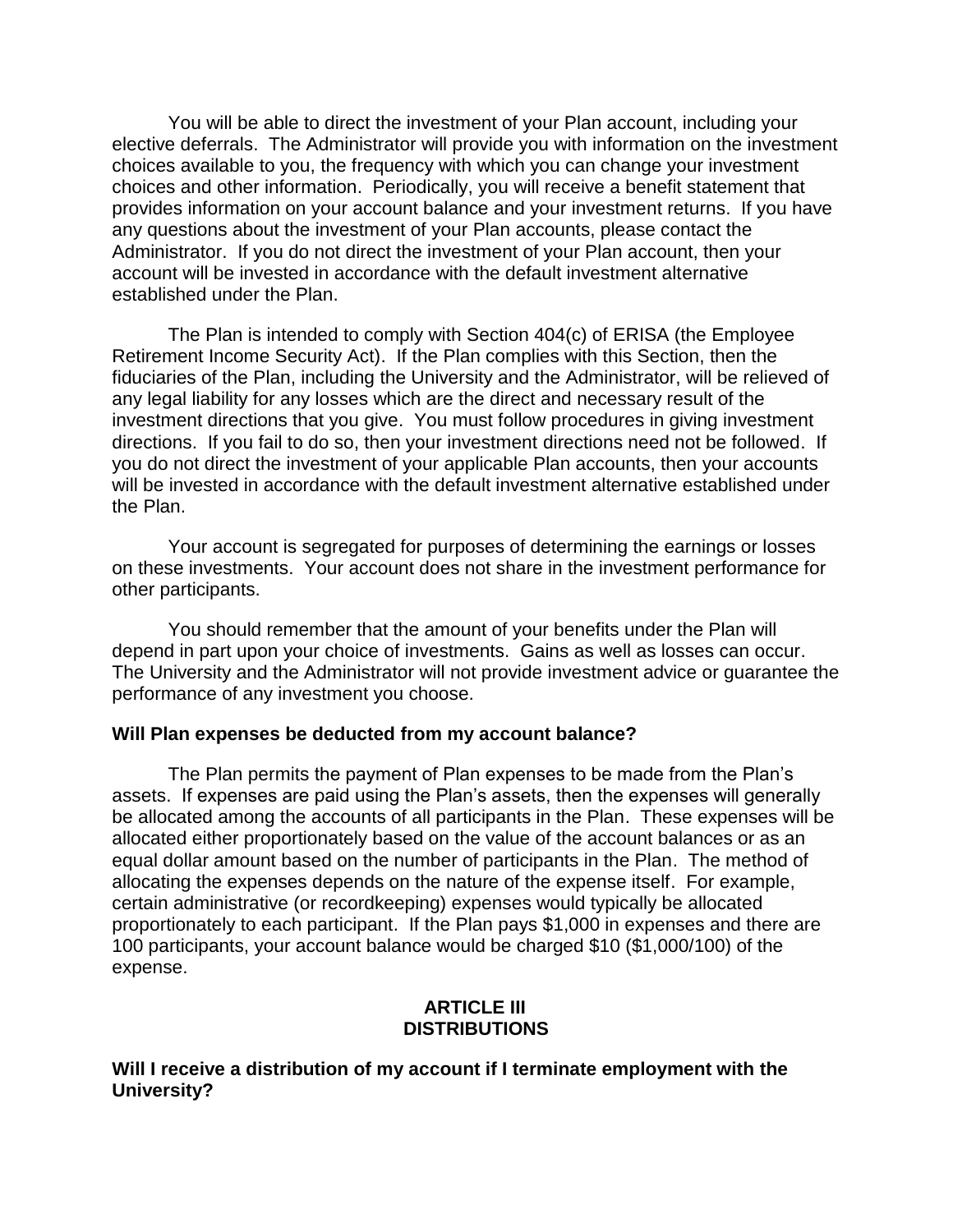If you terminate employment for any reason and at any age (including retirement), then you will be entitled to a distribution. Under certain circumstances, you also may be able to elect a distribution prior to your termination of employment. (See Article V below.)

#### <span id="page-14-0"></span>**What is my vested interest in my account?**

You are always 100% vested (which means that you are entitled to all of the amounts) in your account attributable to all forms of contributions to the Plan. Thus, you are always entitled to all amounts in your accounts.

If you are on active military duty for more than 30 days, then the Plan treats you as having severed employment for distribution purposes. This means that you may request a distribution from the Plan. If you request a distribution on account of this deemed severance of employment, then you are not permitted to make any contributions to the Plan for six months after the date of the distribution.

#### <span id="page-14-1"></span>**How will my benefits be paid?**

There are various methods by which benefits may be distributed to you from the Plan. The method depends on your marital status, as well as the elections you and your spouse make. All methods of distribution, however, have equivalent values. The rules under this Article apply to all distributions you will receive from the Plan, whether by reason of retirement, termination, or any other event which may result in a distribution of benefits.

If you are married on the date benefits are to be made (or begin), you will automatically receive a joint and 50% survivor annuity, unless you and your spouse elect an alternative form of payment. This means that you will receive payments for your life, and upon your death, your surviving spouse will receive a monthly benefit for the remainder of his or her life equal to 50% of the benefit you were receiving at the time of your death. Alternatively, but subject to the terms of the investment options you have selected, you may select a joint and 75% survivor annuity or other survivor annuity percentages.

However, regardless of the preceding, if your vested benefit in the Plan does not exceed \$5,000, then your benefit may only be distributed to you in a single lump-sum payment. If your vested benefit in the Plan exceeds \$5,000, and you want the distribution to be in a form other than an annuity payment, you (and your spouse, if you are married) must first waive the annuity form of payment.

When you are about to receive any distribution, the Administrator will explain the joint and survivor annuity or the life annuity to you in greater detail. You will be given the option of waiving the joint and survivor annuity or the life annuity form of payment during the 180-day period before the annuity is to begin. IF YOU ARE MARRIED, YOUR SPOUSE MUST IRREVOCABLY CONSENT IN WRITING TO THE WAIVER IN THE PRESENCE OF A NOTARY OR A PLAN REPRESENTATIVE. You may revoke any waiver. The Administrator will provide you with forms to make these elections.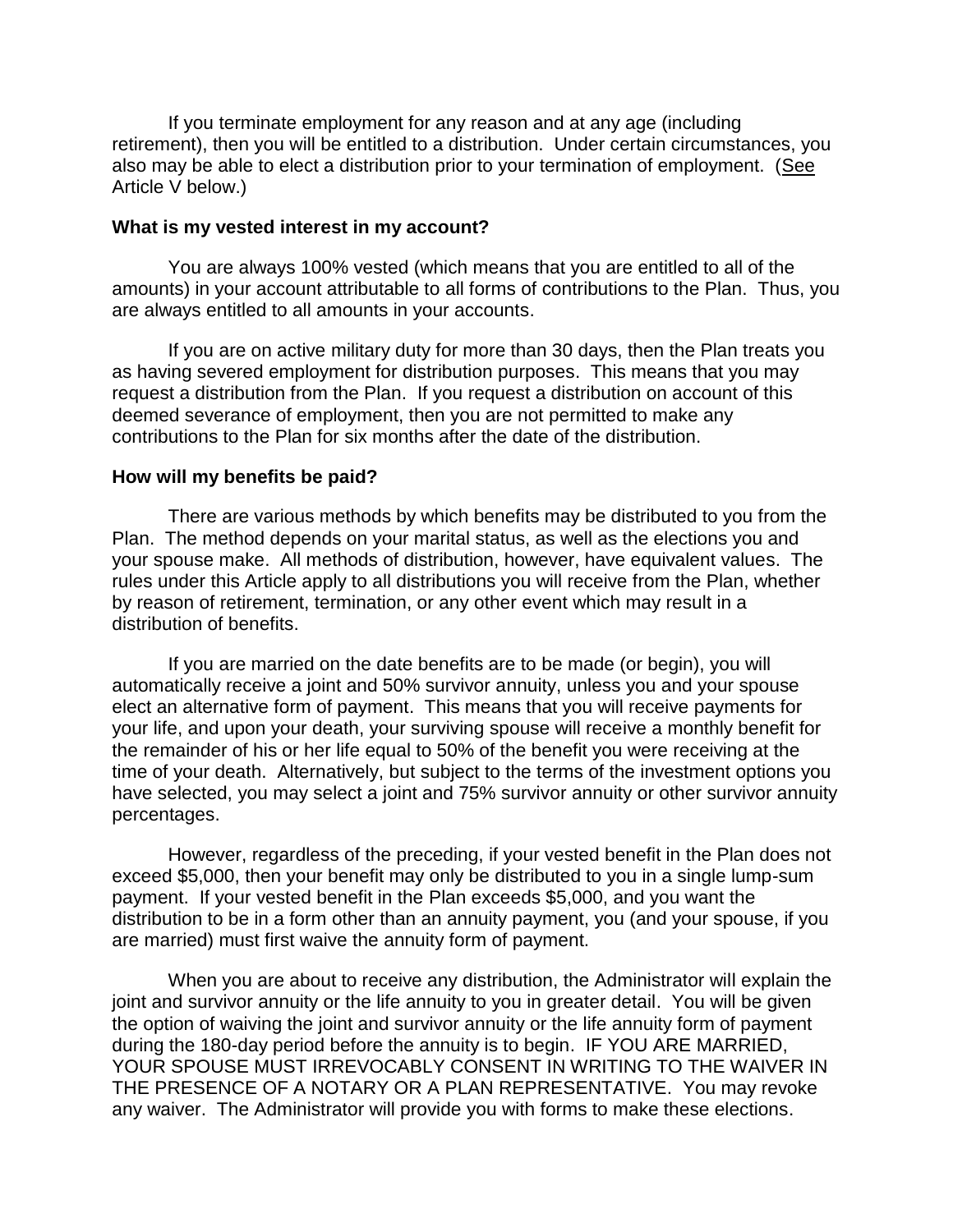Since your spouse participates in these elections, you must immediately inform the Administrator of any change in your marital status.

If you waive the annuity benefit (with your spouse's consent if you are married), you may elect to receive your distribution under one of the methods described below:

- a single lump-sum payment in cash or, in certain circumstances, in property.
- monthly, quarterly, or annual installments over a period of not more than your assumed life expectancy (or your and your beneficiary's assumed life expectancies).
- any optional form of payment available pursuant to the applicable investment option you have selected.

### <span id="page-15-0"></span>**May I elect to roll over my account to another plan or IRA?**

If you are entitled to a lump sum or other rollover eligible distribution of more than \$200, then you may elect whether to receive the distribution or to roll over the distribution to another retirement plan such as an individual retirement account ("IRA"). For this purpose, your Roth deferral account is treated separately.

### **ARTICLE IV DEATH BENEFITS**

### <span id="page-15-2"></span><span id="page-15-1"></span>**What happens if I die while working for the University?**

If you die while still employed by the University, your entire account balance will be used to provide your beneficiary with a death benefit.

### <span id="page-15-3"></span>**Who is the beneficiary of my death benefit?**

If you are married at the time of your death, your spouse will be the beneficiary of 50% of the death benefit unless an election is made to change the beneficiary. IF YOU WISH TO DESIGNATE A BENEFICIARY OTHER THAN YOUR SPOUSE, YOUR SPOUSE MUST IRREVOCABLY CONSENT TO WAIVE ANY RIGHT TO THE PORTION OF THE DEATH BENEFIT PAYABLE TO YOUR SPOUSE. YOUR SPOUSE'S CONSENT MUST BE IN WRITING, MUST BE WITNESSED BY A NOTARY OR A PLAN REPRESENTATIVE, AND MUST ACKNOWLEDGE THE SPECIFIC NONSPOUSE BENEFICIARY.

If you are married, you have named someone other than your spouse to be your beneficiary as described in the preceding paragraph, and wish to again change your beneficiary designation, your spouse must again consent to the change, unless you are changing your designation to name your spouse as your beneficiary. Also, you may, at any time, designate the beneficiary for amounts in excess of the portion of the death benefit payable to your spouse without your spouse's consent.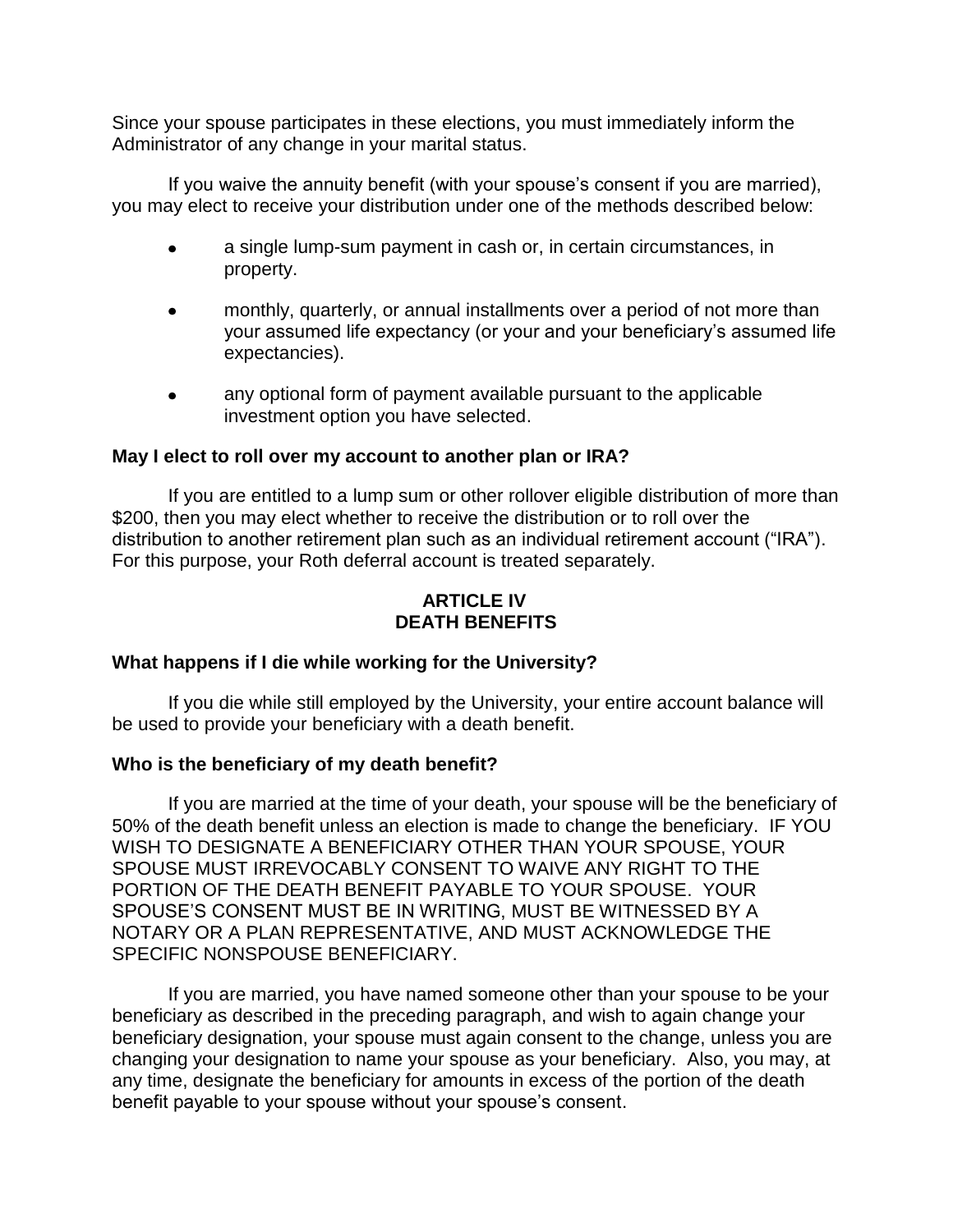If you are not married, you may designate your beneficiary on a form to be supplied to you by the Plan.

If no valid designation of beneficiary exists, or if the beneficiary is not alive when you die, then the death benefit will be paid in the following order, unless the investment provider's documentation says otherwise:

- (a) Your surviving spouse;
- (b) Your children, including adopted children, and if a child dies before you, to their children, if any;
- (c) Your surviving parents, in equal shares; or
- (d) Your estate.

### <span id="page-16-0"></span>**How will the death benefit be paid to my beneficiary?**

The death benefit payable to your spouse will be in the form of an annuity; that is, periodic payments over the life of your spouse. Your spouse may direct that payments begin within a reasonable period of time after your death. The size of the monthly payments will depend on the value of your account at the time of your death.

You may waive this form of distribution. Generally, the period during which you and your spouse may waive this annuity begins as of the first day of the Plan year in which you reach age 35 and ends when you die. The Administrator must provide you with a detailed explanation of the annuity. This explanation must be given to you during the period of time beginning on the first day of the Plan year in which you will reach age 32 and ending on the first day of the Plan year in which you reach age 35.

Under a special rule, you and your spouse may waive the survivor annuity form of payment any time before you turn age 35. However, any waiver will become invalid at the beginning of the Plan year in which you turn age 35, and you and your spouse will be required to make another waiver. It is important that you inform the Administrator when you reach age 32 so that you may receive this information.

If you waive the annuity form of distribution, the death benefit may be distributed in one of the forms mentioned above unless you elected the death benefit distribution method prior to your death.

### <span id="page-16-1"></span>**When must the last payment be made to my beneficiary?**

If your designated beneficiary is a person (other than your estate or most trusts) then minimum distributions of your death benefit must generally begin within one year of your death and must be paid over a period not extending beyond your beneficiary's life expectancy. If your spouse is the beneficiary, the start of payments may be delayed until the year in which you would have attained age 70½. Generally, if you die before you are required to begin minimum distributions (which for most people is shortly after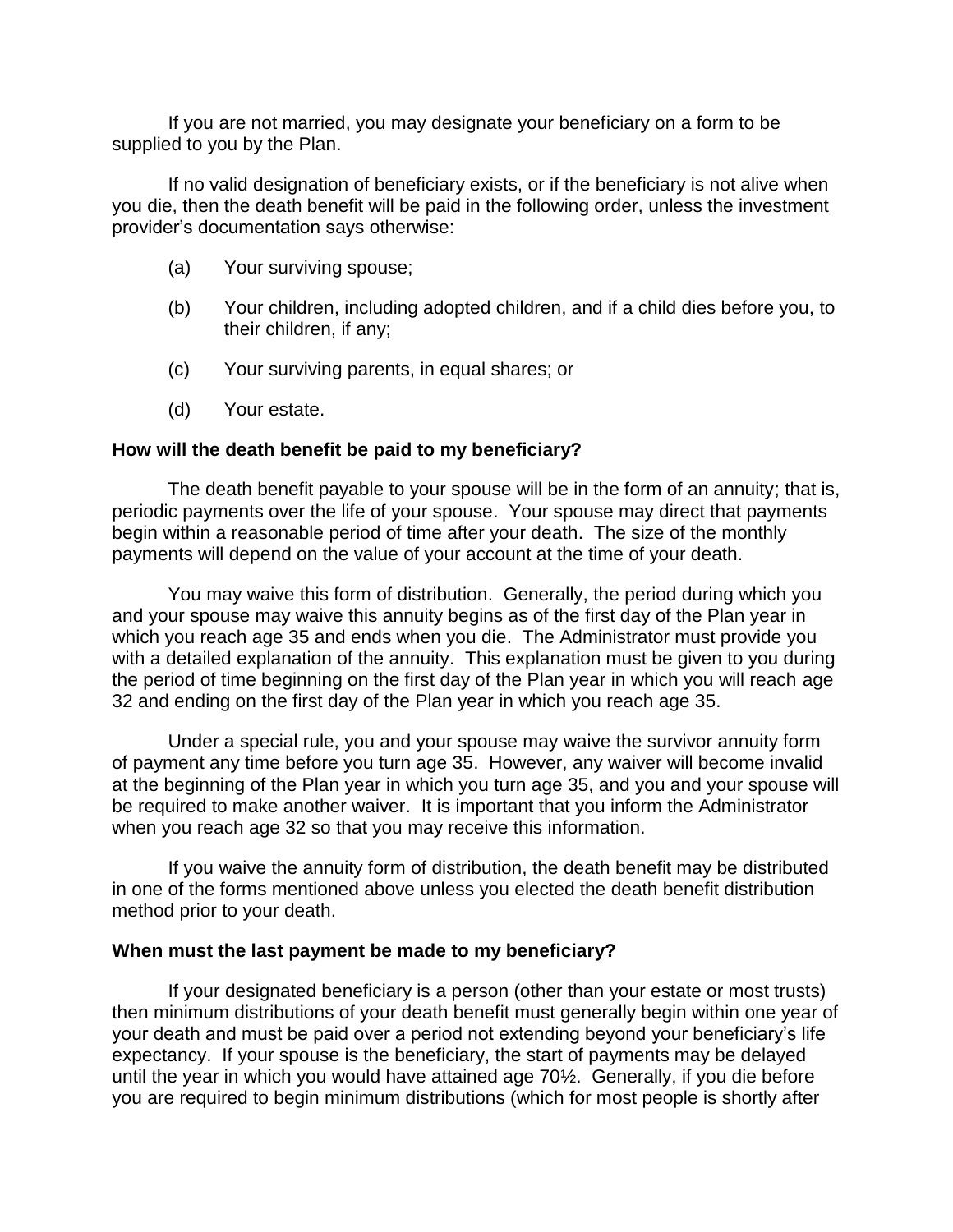the later of age 70½ or retirement) and your beneficiary is not a person, then your entire death benefit must be paid within five years after your death. Some investment products may allow a person to use this five-year rule. See the Plan Administrator for further details.

Since your spouse has certain rights in the death benefit, you should immediately report any change in your marital status to the Administrator.

### <span id="page-17-0"></span>**What happens if I'm a participant, terminate employment, and die before receiving all my benefits?**

If you terminate employment with the University and subsequently die, your beneficiary will be entitled to the vested percentage of your remaining account balance at the time of your death. However, if you are receiving an annuity distribution at the time of your death, your designated beneficiary, if any, may receive nothing or may be entitled to any remaining payments according to the annuity contract.

### **ARTICLE V IN-SERVICE DISTRIBUTIONS**

### <span id="page-17-2"></span><span id="page-17-1"></span>**Can I withdraw money from my account while working for the University?**

You may be eligible to receive a distribution from the Plan prior to your termination of employment if you satisfy certain conditions. These conditions are described below. However, this distribution will reduce the value of the benefits you will receive when you retire. Any in-service distribution is made at your election and will be made in accordance with the forms of distribution available under the investment options you have selected. Among other things, this means that if the Plan requires a distribution to be made in the form of an annuity, you (and your spouse, if you are married) will need to waive the required annuity form of benefit to receive an in-service distribution in a single payment.

Subject to the terms of the investment options you have selected, (a) you may request an in-service distribution of your elective deferral contributions at any time after you reach age 59½, (b) you may request an in-service distribution of your rollover contributions at any time, and (c) you may request an in-service distribution from any of your Plan accounts if you are classified by the University as participating in the University's Phased Retirement Program.

You may only request one in-service distribution during a Plan year, unless an individual investment option permits more frequent in-service distributions.

You may request a hardship distribution as described below. However, individual investment products may have their own rules relating to hardship distributions which would govern your situation. If you have questions, ask your Administrator for more details.

#### <span id="page-17-3"></span>**What is a hardship distribution?**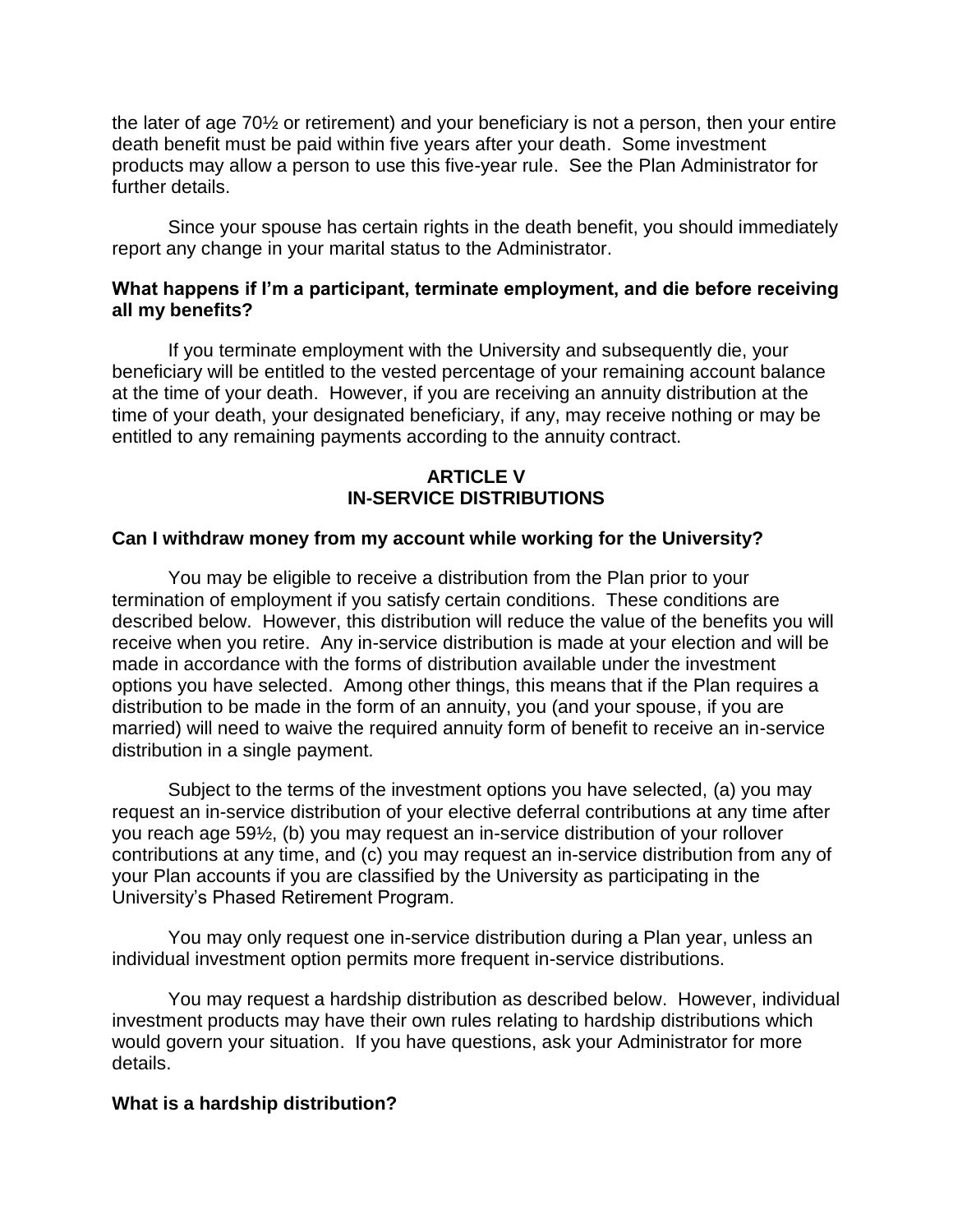A hardship distribution may be made to satisfy certain immediate and heavy financial needs that you have. You can receive a hardship distribution only from elective deferrals. A hardship distribution may only be made for payment of the following:

- $\bullet$ Expenses for medical care (described in Section 213(d) of the Internal Revenue Code) previously incurred by you, your spouse or your dependent or necessary for you, your spouse or your dependent to obtain medical care;
- Costs directly related to the purchase of your principal residence  $\bullet$ (excluding mortgage payments);
- Tuition, related educational fees, and room and board expenses for the  $\bullet$ next twelve (12) months of post-secondary education for yourself, your spouse or dependent;
- Amounts necessary to prevent your eviction from your principal residence or foreclosure on the mortgage of your principal residence;
- Payments for burial or funeral expenses for your deceased parent,  $\bullet$ spouse, children or other dependents; or
- Expenses for the repair of damage to your principal residence that would qualify for the casualty deduction under the Internal Revenue Code.

If you have one of the above expenses, a hardship distribution can be made only if all of the following conditions are satisfied:

- The distribution is not in excess of the amount of your immediate and heavy financial need. The amount of your immediate and heavy financial need may include any amounts necessary to pay any federal, state, or local income taxes or penalties reasonably anticipated to result from the distribution;
- You have obtained all distributions, other than hardship distributions, and all nontaxable (at the time of the loan) loans currently available under all plans maintained by the University;
- Your elective deferrals will be suspended for at least six months after your  $\bullet$ receipt of the hardship distribution.

Any hardship distribution from elective deferrals will be limited, as of the date of distribution, to your total elective deferrals to date reduced by the amount of any previous distributions made to you from your elective deferral account. Ask the Administrator if you need further details.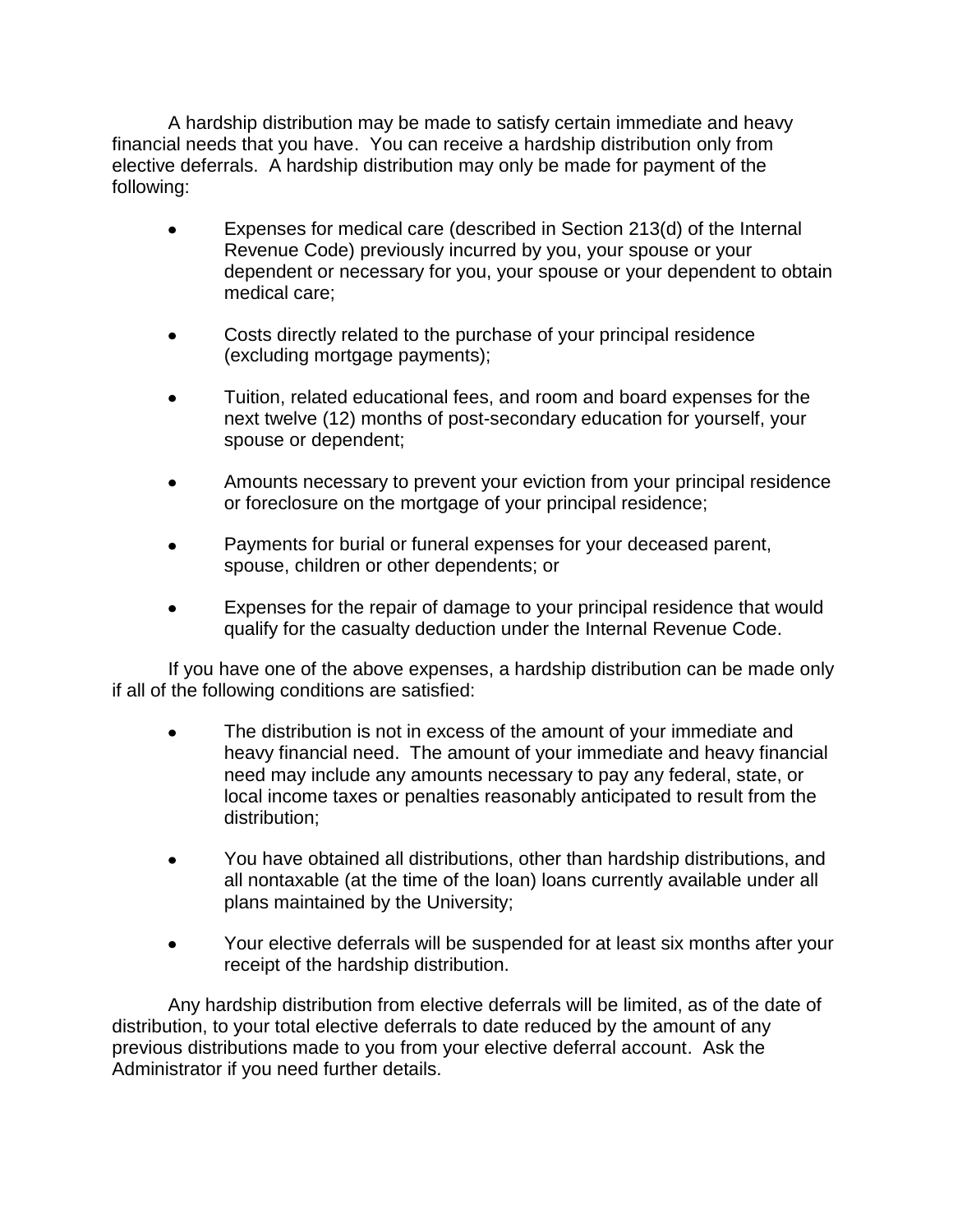### **Can I borrow money from the Plan?**

Subject the terms of the investments you have selected and subject to the terms of the Plan's loan policy (a copy of which will be provided to you upon request), you may be able to borrow against a portion of the elective deferral contributions that you have made to the Plan. Your maximum loan amount, the interest rate on the loan and the terms of the loan will be determined at the time of the loan.

### **ARTICLE VI TAX TREATMENT OF DISTRIBUTIONS**

### <span id="page-19-1"></span><span id="page-19-0"></span>**What are my tax consequences when I receive a distribution from the Plan?**

Generally, you must include any Plan distribution in your taxable income in the year in which you receive the distribution. The tax treatment may also depend on your age when you receive the distribution.

If you receive distribution of a Roth deferral, since you paid current federal income tax on the deferral contribution in the year of deferral, the deferrals are not subject to federal income taxes when distributed to you. The earnings on Roth deferrals are also tax free upon distribution if you receive a "qualified distribution" from your Roth deferral account.

In order to be a "qualified distribution," the distribution must occur after one of the following: (1) your attainment of age 59½, (2) your disability, or (3) your death. In addition, the distribution must occur after the expiration of a 5-year participation period. The 5-year participation period is the 5-year period beginning on the calendar year in which you first make a Roth contribution to the Plan (or to another 401(k) plan or 403 (b) plan if such amount was rolled over into the Plan) and ending on the last day of the calendar year that is 5 years later. For example, if you made your first Roth deferral under this Plan on November 30, 2012, your participation period will end on December 31, 2016. This means that you could take a qualified distribution as early as January 1, 2017. It is not necessary that you make a Roth contribution in each of the five years.

If a distribution from your Roth deferral account is not a qualified distribution, the earnings distributed with the Roth deferrals will be taxable to you at the time of distribution (unless you roll over the distribution to a Roth IRA or other 401(k) plan or 403(b) plan that will accept the rollover). In addition, in some cases, there may be a 10% excise tax on the earnings that are distributed.

### <span id="page-19-2"></span>**Can I reduce or defer tax on my distribution?**

You may reduce or defer the tax due on your distribution through use of one of the following methods:

(a) The rollover of all or a portion of the distribution you actually receive to a traditional Individual Retirement Account (IRA) or another eligible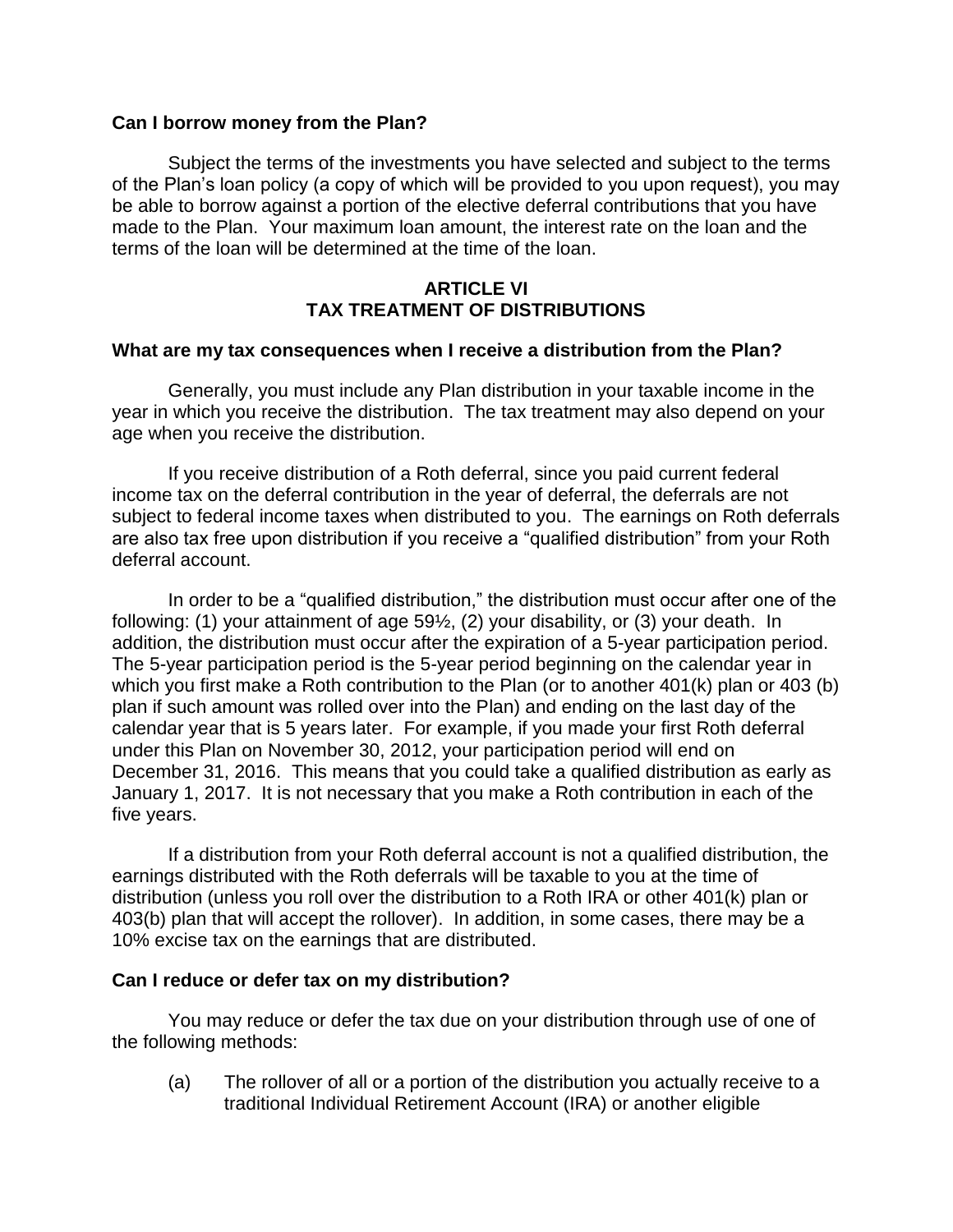employer plan. This will result in no tax being due until you begin withdrawing funds from the traditional IRA or other eligible employer plan. The rollover of the distribution, however, MUST be made within strict time frames (normally, within 60 days after you receive your distribution). Under certain circumstances all or a portion of a distribution (such as a hardship distribution) may not qualify for this rollover treatment. In addition, most distributions will be subject to mandatory federal income tax withholding at a rate of 20%. This will reduce the amount you actually receive. For this reason, if you wish to roll over all or a portion of your distribution amount, the direct rollover option described in paragraph (b) below would be the better choice.

(b) For most distributions (other than annuity and installment distributions), you may request that a "direct rollover" of all or a portion of the distribution to either a traditional Individual Retirement Account (IRA) or another qualified employer plan willing to accept the rollover. A direct rollover will result in no tax being due until you withdraw funds from the traditional IRA or other qualified employer plan. Like the 60-day rollover, under certain circumstances all or a portion of the amount to be distributed may not qualify for this direct rollover, e.g., a distribution of less than \$200 will not be eligible for a direct rollover. If you elect to actually receive the distribution rather than request a direct rollover, then in most cases 20% of the distribution amount will be withheld for federal income tax purposes.

<span id="page-20-0"></span>THE RULES WHICH DETERMINE WHETHER A DISTRIBUTION QUALIFIES FOR FAVORABLE TAX TREATMENT ARE VERY COMPLEX. YOU SHOULD CONSULT WITH A QUALIFIED TAX ADVISOR BEFORE MAKING A CHOICE.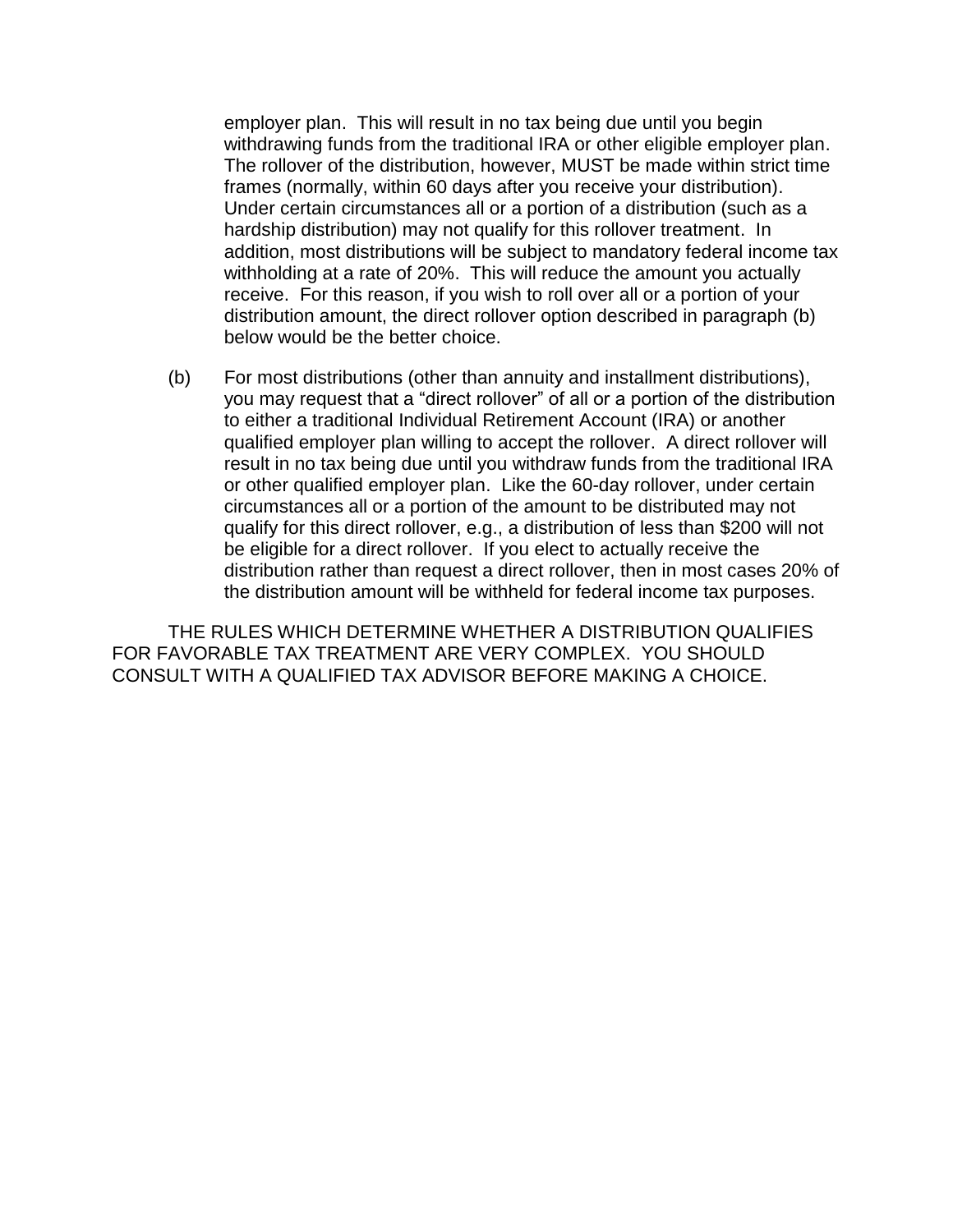### **ARTICLE VII PROTECTED BENEFITS AND CLAIMS PROCEDURES**

### <span id="page-21-0"></span>**Is my benefit protected?**

As a general rule, your interest in your account may not be alienated. This means your interest may not be sold, used as collateral for a loan, given away or otherwise transferred. In addition, in general, your creditors may not attach, garnish or otherwise interfere with your account. However, creditor protection of Plan assets is a complex subject and may be affected by bankruptcy and other laws. If you want specific information about possible protection of your Plan account from creditors, you should consult a qualified advisor.

### <span id="page-21-1"></span>**Are there any exceptions to the general rule?**

Apart from possible access by creditors described above, there are exceptions to the general rule. The Administrator must honor a "qualified domestic relations order." A "qualified domestic relations order" is defined as a decree or order issued by a court that obligates you to pay child support or alimony, or otherwise allocates a portion of your assets in the Plan to your spouse, former spouse, child or other dependent. If a qualified domestic relations order is received by the Administrator, all or a portion of your benefits may be used to satisfy the obligation. The Administrator will determine the validity of any domestic relations order received. You and your beneficiaries can obtain from the Administrator, without charge, a copy of the procedure used by the Administrator to determine whether a qualified domestic relations order is valid.

Another exception applies if you are involved with the Plan's administration. If you are found liable for any action that adversely affects the Plan, the Administrator can offset your benefits by the amount you are ordered or required by a court to pay the Plan. All or a portion of your benefits will be used to satisfy any such obligation to the Plan.

### <span id="page-21-2"></span>**Can the Plan be amended?**

Yes. The University may amend the Plan at any time. In no event, however, will any amendment authorize or permit any part of the Plan assets to be used for purposes other than the exclusive benefit of participants or their beneficiaries and the payment of Plan expenses. Additionally, no amendment will cause any reduction in the amount credited to your account.

### <span id="page-21-3"></span>**What happens if the Plan is discontinued or terminated?**

<span id="page-21-4"></span>The University may terminate the Plan at any time. Upon termination, no more contributions may be made to the Plan. The Administrator will notify you of any termination of the Plan.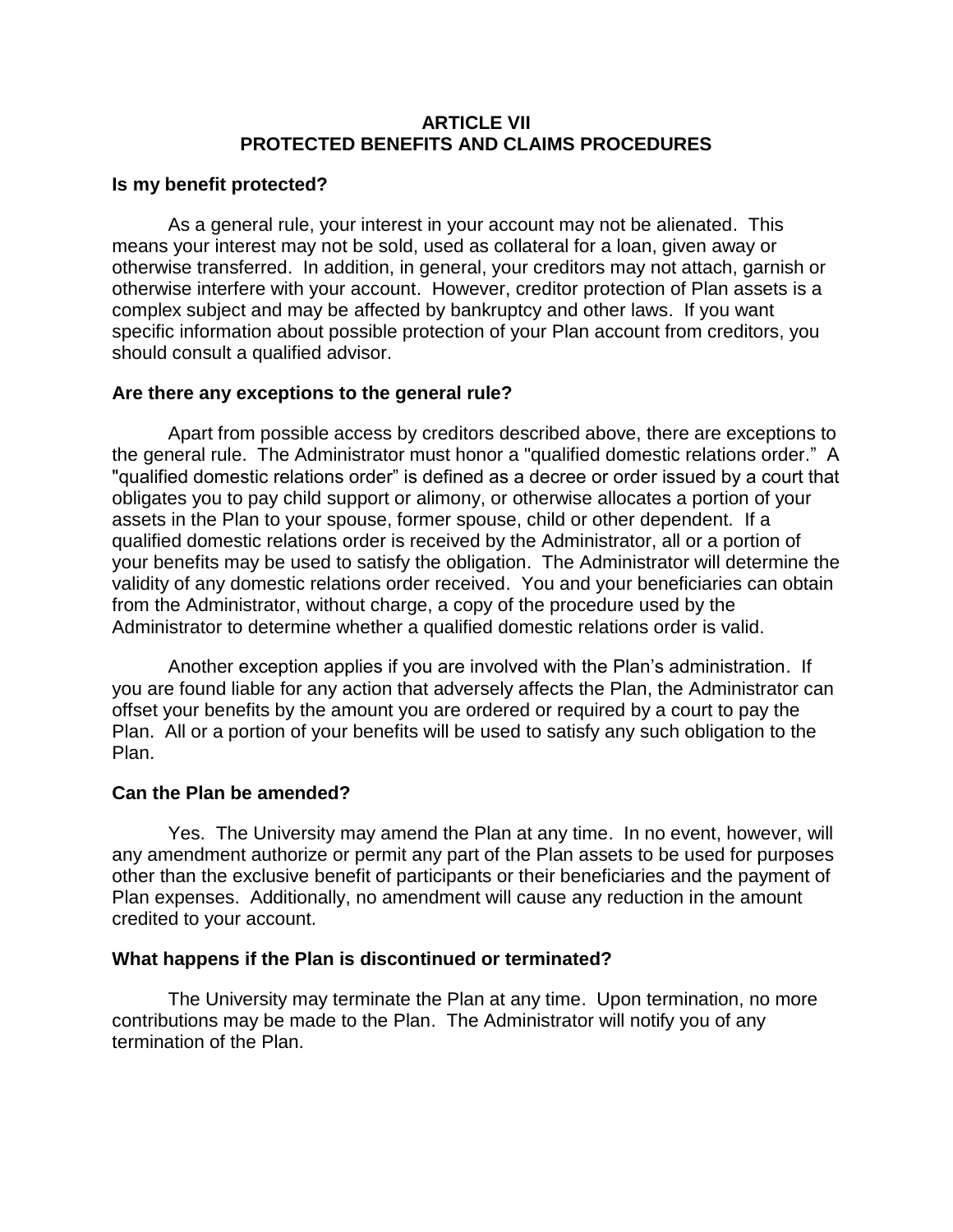### **How do I submit a claim for Plan benefits?**

You or your beneficiaries may make a request for any Plan benefits to which you believe you are entitled. Any such request should be in writing and should be made to the Administrator or investment provider. An investment provider may have specific forms for this purpose.

If the Administrator determines the claim is valid, then you will receive a statement describing the amount of benefit, the method or methods of payment, the timing of distributions and other information relevant to the payment of the benefit.

### <span id="page-22-0"></span>**What if my benefits are denied?**

Your request for Plan benefits will be considered a claim for Plan benefits, and it will be subject to a full and fair review. If your claim is wholly or partially denied, the Administrator will provide you with a written or electronic notification of the Plan's adverse determination. This written or electronic notification must be provided to you within a reasonable period of time, but not later than 90 days after the receipt of your claim by the Administrator, unless the Administrator determines that special circumstances require an extension of time for processing your claim. If the Administrator determines that an extension of time for processing is required, written notice of the extension will be furnished to you prior to the termination of the initial 90 day period. In no event will such extension exceed a period of 90 days from the end of such initial period. The extension notice will indicate the special circumstances requiring an extension of time and the date by which the Plan expects to render the benefit determination.

The Administrator's written or electronic notification of any adverse benefit determination will contain the following information:

- (a) The specific reason or reasons for the adverse determination.
- (b) Reference to the specific Plan provisions on which the determination is based.
- (c) A description of any additional material or information necessary for you to perfect the claim and an explanation of why such material or information is necessary.
- (d) Appropriate information as to the steps to be taken if you or your beneficiary want to submit your claim for review.

<span id="page-22-1"></span>If your claim has been denied and you want to submit the denial of your claim for review, you must follow the Claims Review Procedure below.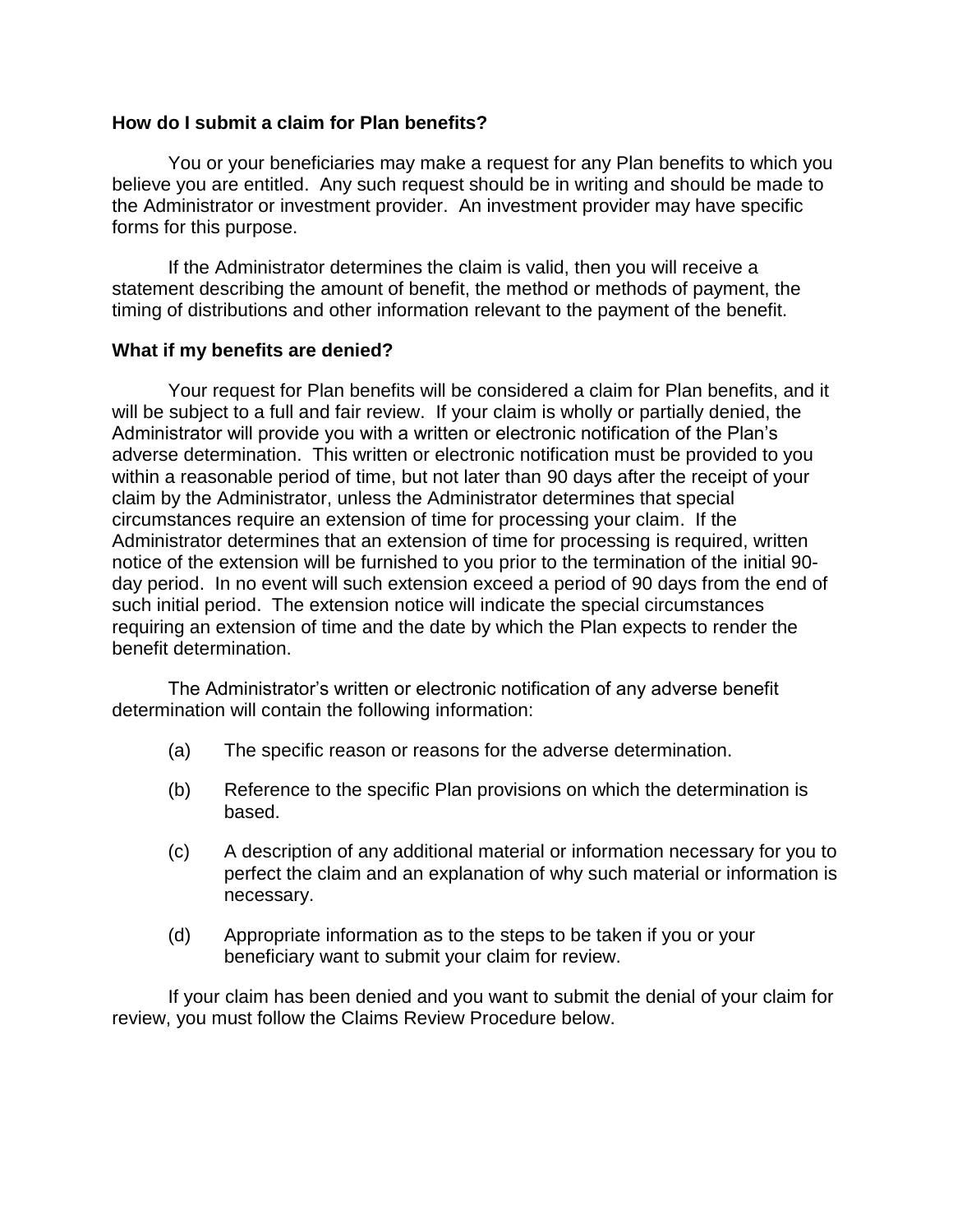### **What is the Claims Review Procedure?**

Upon the denial of your claim for benefits, you may file a request for review, in writing, with the Administrator.

- (a) YOU MUST FILE THE REQUEST FOR REVIEW NO LATER THAN 60 DAYS AFTER YOU HAVE RECEIVED WRITTEN NOTIFICATION OF THE DENIAL OF YOUR CLAIM FOR BENEFITS.
- (b) You may submit written comments, documents, records, and other information relating to your claim for benefits.
- (c) You may review all pertinent documents relating to the denial of your claim and submit any issues and comments, in writing, to the Administrator.
- (d) You will be provided, upon request and free of charge, reasonable access to, and copies of, all documents, records, and other information relevant to your claim for benefits.
- (e) The review of your denied claim will take into account all comments, documents, records, and other information submitted by you relating to your claim, without regard to whether such information was submitted or considered in the initial benefit determination.

The Administrator will provide you with written or electronic notification of the Plan's benefit determination on review. The Administrator must provide you with notification of this denial within 60 days after the Administrator's receipt of your written claim for review, unless the Administrator determines that special circumstances require an extension of time for processing your claim. If the Administrator determines that an extension of time for processing is required, written notice of the extension will be furnished to you prior to the termination of the initial 60-day period. In no event will such extension exceed a period of 60 days from the end of the initial period. The extension notice will indicate the special circumstances requiring an extension of time and the date by which the Plan expects to render the determination on review. In the case of an adverse benefit determination, the notification will set forth:

- (a) The specific reason or reasons for the adverse determination.
- (b) Reference to the specific Plan provisions on which the benefit determination is based.
- (c) A statement that you are entitled to receive, upon request and free of charge, reasonable access to, and copies of, all documents, records, and other information relevant to your claim for benefits.

If you have a claim for benefits that is denied upon review, in whole or in part, you may file suit in a state or federal court. However, in order to do so, you must file the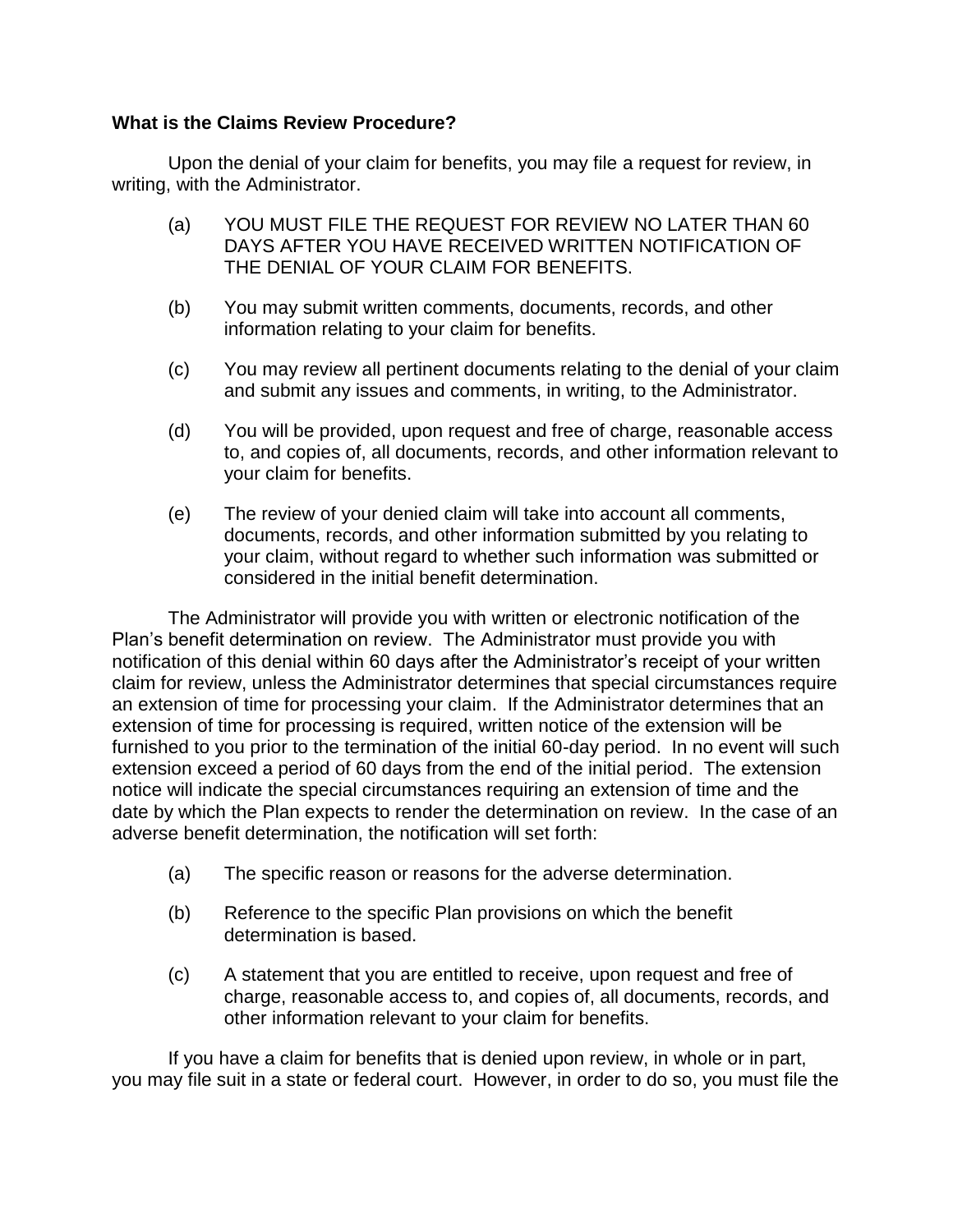suit no later than 180 days after the Administrator makes a final determination to deny your claim.

### <span id="page-24-0"></span>**What are my rights as a Plan participant?**

As a participant in the Plan you are entitled to certain rights and protections under ERISA. ERISA provides that all Plan participants are entitled to:

- (a) Examine, without charge, at the Administrator's office and at other specified locations, all documents governing the Plan, including insurance contracts and collective bargaining agreements; and a copy of the latest annual report (Form 5500 Series) filed by the Plan with the U.S. Department of Labor and available at the Public Disclosure Room of the Employee Benefits Security Administration.
- (b) Obtain, upon written request to the Administrator, copies of documents governing the operation of the Plan, including insurance contracts and collective bargaining agreements, and copies of the latest annual report (Form 5500 Series) and an updated SPD. The Administrator may make a reasonable charge for copies.
- (c) Receive a summary of the Plan's annual financial report. The Administrator is required by law to furnish each participant with a copy of this summary annual report.
- (d) Obtain a statement telling you whether you have a right to receive a pension at Normal Retirement Age and, if so, what your benefits would be at Normal Retirement Age if you stop working under the Plan now. If you do not have a right to a pension benefit, the statement will tell you how many years you have to work to earn a right to a pension. THIS STATEMENT MUST BE REQUESTED IN WRITING AND IS NOT REQUIRED TO BE GIVEN MORE THAN ONCE EVERY TWELVE MONTHS. The Plan must provide this statement free of charge.

In addition to creating rights for Plan participants, ERISA imposes duties upon the people who are responsible for the operation of the Plan. The people who operate your Plan, called "fiduciaries" of the Plan, have a duty to do so prudently and in the interest of you and other Plan participants and beneficiaries. No one, including the University or any other person, may fire you or otherwise discriminate against you in any way to prevent you from obtaining a benefit or exercising your rights under ERISA.

If your claim for a pension benefit is denied or ignored, in whole or in part, you have a right to know why this was done, to obtain copies of documents relating to the decision without charge, and to appeal any denial, all within certain time schedules.

Under ERISA, there are steps you can take to enforce the above rights. For instance, if you request a copy of Plan documents or the latest annual report from the Plan and do not receive them within 30 days, you may file suit in a federal court. In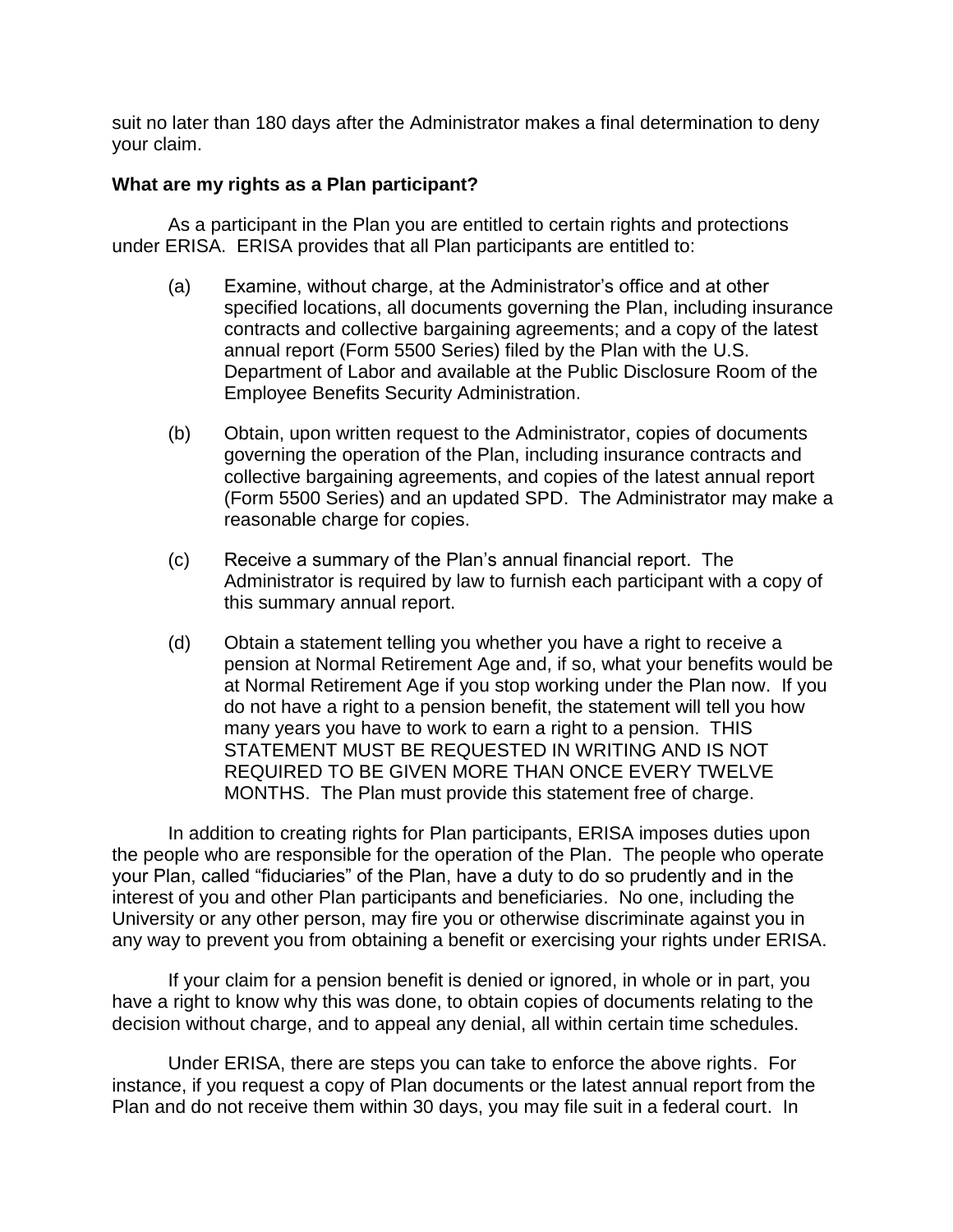such a case, the court may require the Administrator to provide the materials and pay you up to \$110.00 a day until you receive the materials, unless the materials were not sent because of reasons beyond the control of the Administrator.

If you have a claim for benefits that is denied or ignored, in whole or in part, you may file suit in a state or federal court. In addition, if you disagree with the Plan's decision or lack thereof concerning the qualified status of a domestic relations order, you may file suit in federal court. You and your beneficiaries can obtain, without charge, a copy of the qualified domestic relations order procedures from the Administrator.

If it should happen that the Plan's fiduciaries misuse the Plan's money, or if you are discriminated against for asserting your rights, you may seek assistance from the U.S. Department of Labor, or you may file suit in a federal court. The court will decide who should pay court costs and legal fees. If you are successful, the court may order the person you have sued to pay these costs and fees. If you lose, the court may order you to pay these costs and fees if, for example, it finds your claim is frivolous.

### <span id="page-25-0"></span>**What can I do if I have questions or my rights are violated?**

If you have any questions about the Plan, you should contact the Administrator. If you have any questions about this statement, or about your rights under ERISA, or if you need assistance in obtaining documents from the Administrator, you should contact the nearest office of the Employee Benefits Security Administration, U. S. Department of Labor, listed in the telephone directory or the Division of Technical Assistance and Inquiries, Employee Benefits Security Administration, U. S. Department of Labor, 200 Constitution Avenue, N.W., Washington, D.C. 20210. You may also obtain certain publications about your rights and responsibilities under ERISA by calling the publications hotline of the Employee Benefits Security Administration.

### **ARTICLE VIII GENERAL INFORMATION ABOUT THE PLAN**

<span id="page-25-1"></span>There is certain general information that you may need to know about the Plan. This information has been summarized for you in this Article.

### <span id="page-25-2"></span>**General Plan Information**

The full name of the Plan is the Colgate University Defined Contribution Retirement Plan. It has plan number 001.

This Plan was originally effective on 1924. The Plan was amended and restated in its entirety effective as of January 1, 2013.

The Plan's records are maintained on a twelve-month period of time. This is known as the "Plan year." The Plan year begins on January 1 and ends on December 31.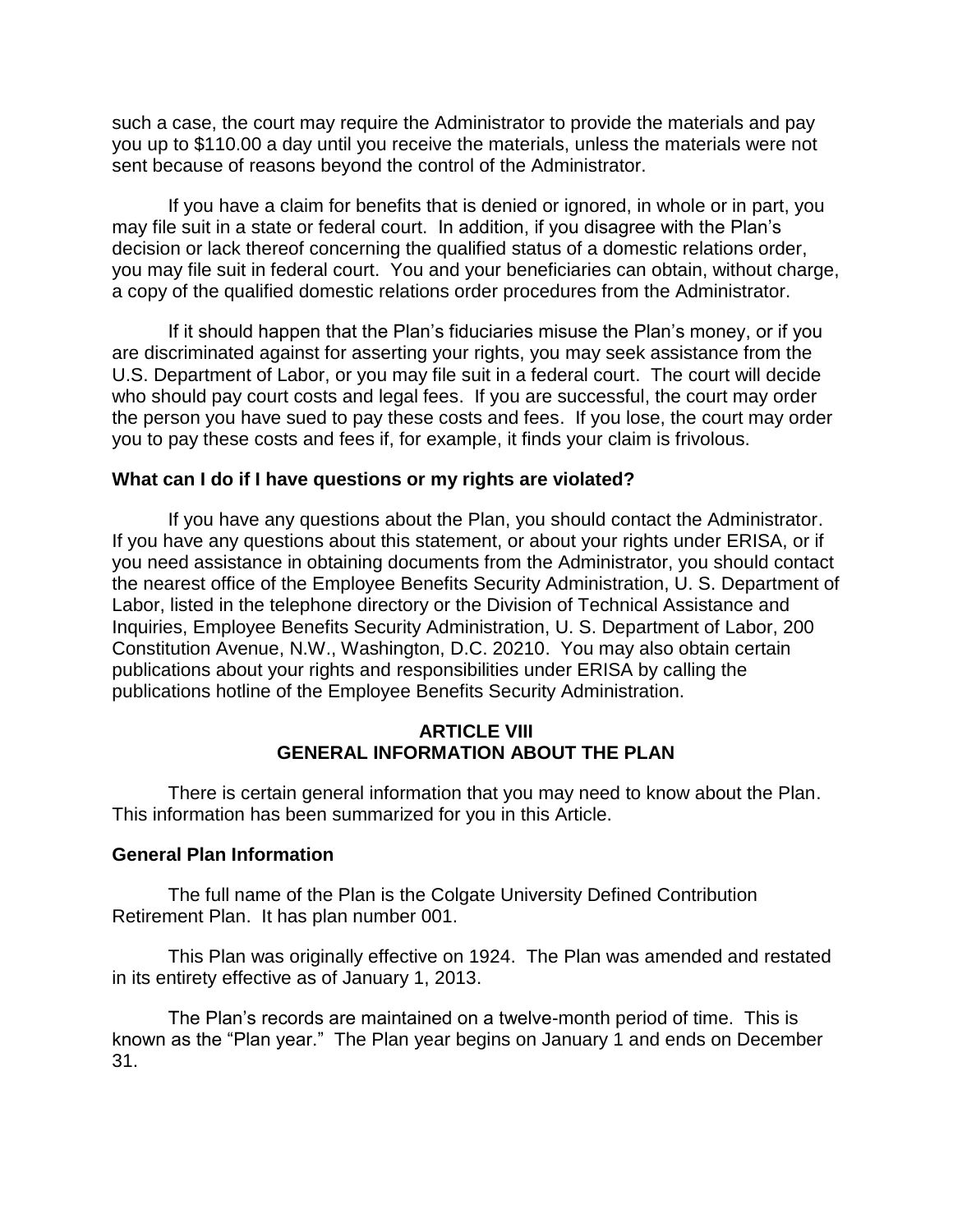Valuations of the Plan are generally made daily.

The Plan will be governed by the laws of New York.

Benefits provided by the Plan are NOT insured by the Pension Benefit Guaranty Corporation (PBGC).

The Plan permits the payment of Plan expenses to be made from the Plan assets. Expenses paid using the Plan's assets will generally be allocated among the accounts of all participants in the Plan. These expenses will be allocated either proportionately based on the value of the account balances or as an equal dollar amount based on the number of participants in the Plan. The method of allocating the expenses depends on the nature of the expense itself. For example, certain administrative (or recordkeeping) expenses would typically be allocated equally to each participant. If the Plan pays \$1,000 in expenses and there are 100 participants, your account balance would be charged \$10 (\$1,000/100) of the expense.

### <span id="page-26-0"></span>**What is an "hour of service" under the Plan?**

An hour of service is:

- (a) each hour for which you are directly or indirectly compensated by the University for the performance of duties during the Plan year;
- (b) each hour for which you are directly or indirectly compensated by the University for reasons other than the performance of duties (such as vacation, holidays, sickness, disability, lay-off, military duty, jury duty or leave of absence during the Plan year); and
- (c) each hour for back pay awarded or agreed to by the University.

You will not be credited for the same hours of service both under (a) or (b), as the case may be, and under (c).

### <span id="page-26-1"></span>**How are hours of service credited?**

Hours of service are generally based on your actual work hours. However, in certain cases, the Plan does not credit you with your actual hours of service. Instead the Plan uses an "equivalency" method. Under this method you will be credited with a certain number of hours of service based on the Plan specified method.

The Plan uses the Department of Labor regulation equivalency based on earnings described in 2530.200b-3(f) method.